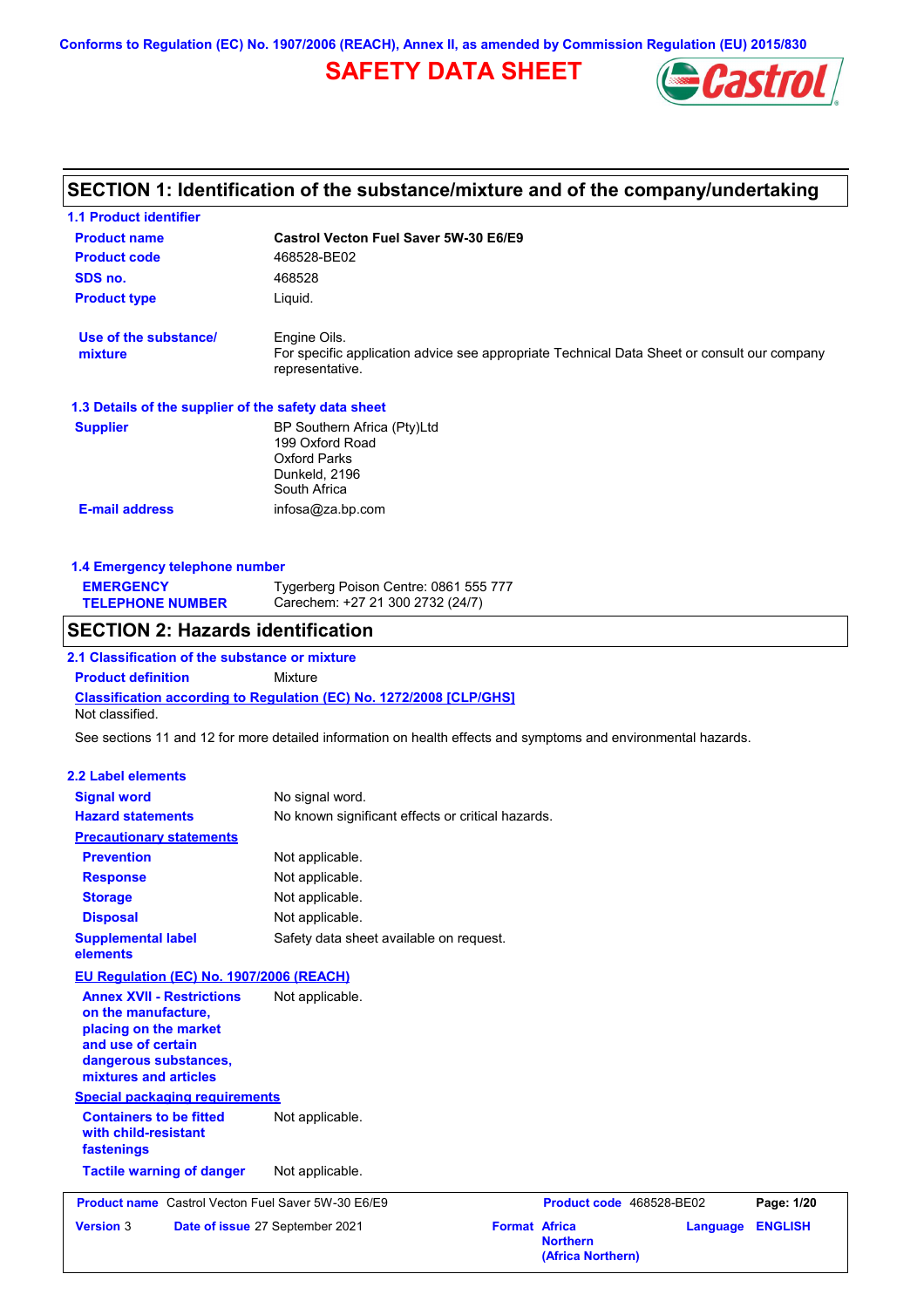# **SECTION 2: Hazards identification**

| 2.3 Other hazards                                                                                                        |                                                                                                                                                                                                                          |
|--------------------------------------------------------------------------------------------------------------------------|--------------------------------------------------------------------------------------------------------------------------------------------------------------------------------------------------------------------------|
| <b>Results of PBT and vPvB</b><br>assessment                                                                             | Product does not meet the criteria for PBT or vPvB according to Regulation (EC) No. 1907/2006.<br>Annex XIII.                                                                                                            |
| <b>Product meets the criteria</b><br>for PBT or vPvB according<br>to Regulation (EC) No.<br><b>1907/2006, Annex XIII</b> | This mixture does not contain any substances that are assessed to be a PBT or a vPvB.                                                                                                                                    |
| Other hazards which do<br>not result in classification                                                                   | Defatting to the skin.<br>USED ENGINE OILS<br>Used engine oil may contain hazardous components which have the potential to cause skin<br>cancer.<br>See Toxicological Information, section 11 of this Safety Data Sheet. |

## **SECTION 3: Composition/information on ingredients**

#### **3.2 Mixtures**

**Product definition**

Highly refined base oil (IP 346 DMSO extract < 3%). Synthetic base stock. Proprietary performance additives. Mixture

| <b>Product/ingredient</b><br>name                             | <b>Identifiers</b>                                                                             | $\%$ | <b>Regulation (EC) No.</b><br>1272/2008 [CLP] | <b>Type</b> |
|---------------------------------------------------------------|------------------------------------------------------------------------------------------------|------|-----------------------------------------------|-------------|
| Distillates (petroleum), hydrotreated<br>heavy paraffinic     | REACH #: 01-2119484627-25 ≥25 - ≤50<br>EC: 265-157-1<br>CAS: 64742-54-7<br>Index: 649-467-00-8 |      | Asp. Tox. 1, H304                             | $[1]$       |
| Distillates (petroleum), solvent-<br>dewaxed heavy paraffinic | REACH #: 01-2119471299-27 ≤3<br>EC: 265-169-7<br>CAS: 64742-65-0<br>Index: 649-474-00-6        |      | Asp. Tox. 1, H304                             | $[1]$       |
| Distillates (petroleum), hydrotreated<br>light paraffinic     | REACH #: 01-2119487077-29 ≤3<br>EC: 265-158-7<br>CAS: 64742-55-8<br>Index: 649-468-00-3        |      | Asp. Tox. 1, H304                             | $[1]$       |
| Distillates (petroleum), solvent-<br>dewaxed light paraffinic | REACH #: 01-2119480132-48 ≤3<br>EC: 265-159-2<br>CAS: 64742-56-9<br>Index: 649-469-00-9        |      | Asp. Tox. 1, H304                             | $[1]$       |

## **See Section 16 for the full text of the H statements declared above.**

Type

[1] Substance classified with a health or environmental hazard

[2] Substance with a workplace exposure limit

[3] Substance meets the criteria for PBT according to Regulation (EC) No. 1907/2006, Annex XIII

[4] Substance meets the criteria for vPvB according to Regulation (EC) No. 1907/2006, Annex XIII

[5] Substance of equivalent concern

[6] Additional disclosure due to company policy

Occupational exposure limits, if available, are listed in Section 8.

## **SECTION 4: First aid measures**

| <b>4.1 Description of first aid measures</b> |                                                                                                                                                                                                                                         |
|----------------------------------------------|-----------------------------------------------------------------------------------------------------------------------------------------------------------------------------------------------------------------------------------------|
| Eye contact                                  | In case of contact, immediately flush eyes with plenty of water for at least 15 minutes. Eyelids<br>should be held away from the eyeball to ensure thorough rinsing. Check for and remove any<br>contact lenses. Get medical attention. |
| <b>Skin contact</b>                          | Wash skin thoroughly with soap and water or use recognised skin cleanser. Remove<br>contaminated clothing and shoes. Wash clothing before reuse. Clean shoes thoroughly before<br>reuse. Get medical attention if irritation develops.  |
| <b>Inhalation</b>                            | If inhaled, remove to fresh air. Get medical attention if symptoms occur.                                                                                                                                                               |
| Ingestion                                    | Do not induce vomiting unless directed to do so by medical personnel. Get medical attention if<br>symptoms occur.                                                                                                                       |
| <b>Protection of first-aiders</b>            | No action shall be taken involving any personal risk or without suitable training.                                                                                                                                                      |

#### **4.2 Most important symptoms and effects, both acute and delayed**

See Section 11 for more detailed information on health effects and symptoms.

#### **Potential acute health effects**

| <b>Product name</b> Castrol Vecton Fuel Saver 5W-30 E6/E9 |                                        | <b>Product code</b> 468528-BE02 |                                      | Page: 2/20              |  |
|-----------------------------------------------------------|----------------------------------------|---------------------------------|--------------------------------------|-------------------------|--|
| <b>Version 3</b>                                          | <b>Date of issue 27 September 2021</b> | <b>Format Africa</b>            | <b>Northern</b><br>(Africa Northern) | <b>Language ENGLISH</b> |  |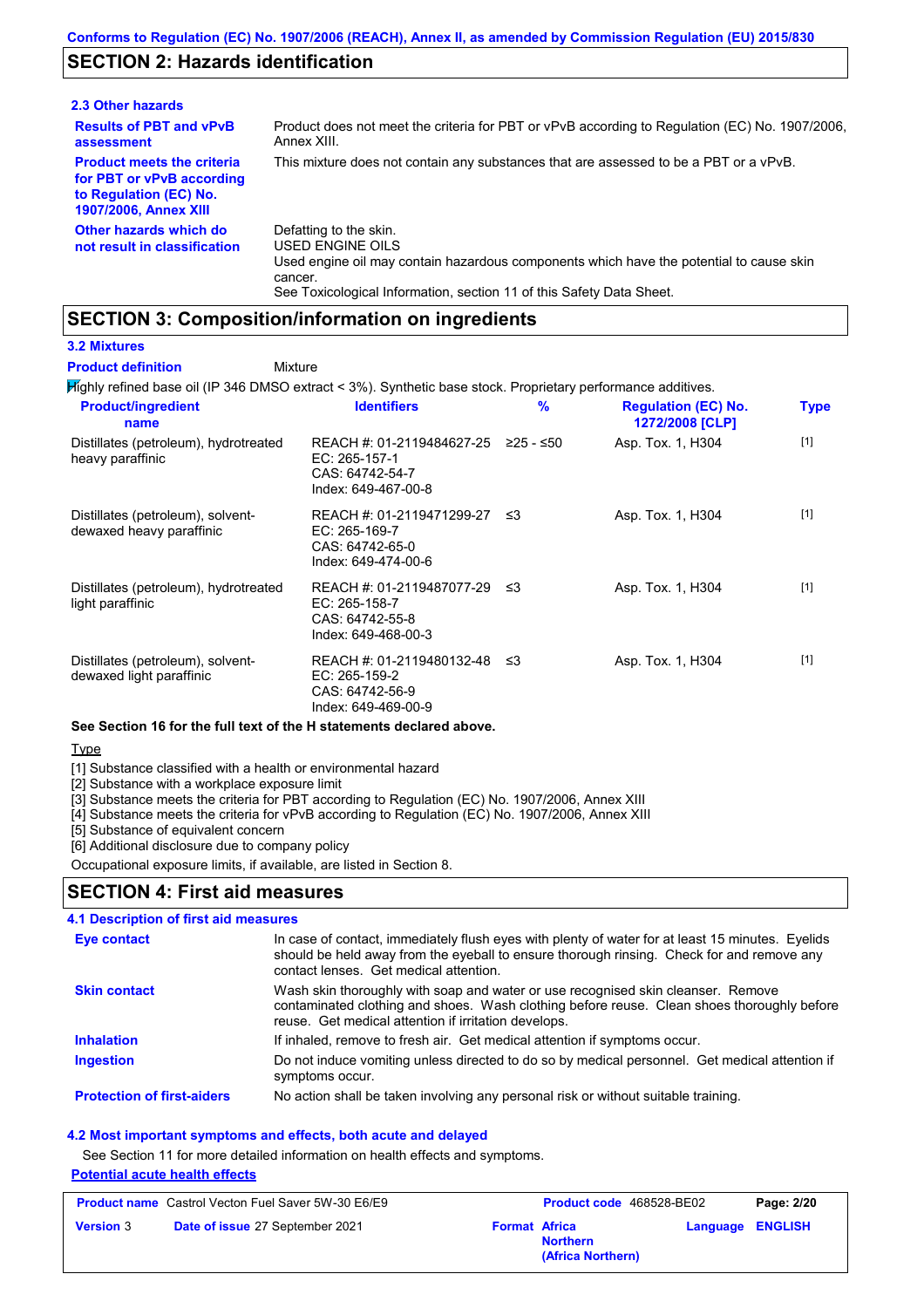# **SECTION 4: First aid measures**

| <b>Inhalation</b>   | Vapour inhalation under ambient conditions is not normally a problem due to low vapour<br>pressure.               |
|---------------------|-------------------------------------------------------------------------------------------------------------------|
| <b>Ingestion</b>    | No known significant effects or critical hazards.                                                                 |
| <b>Skin contact</b> | Defatting to the skin. May cause skin dryness and irritation.                                                     |
| Eye contact         | No known significant effects or critical hazards.                                                                 |
|                     | Delayed and immediate effects as well as chronic effects from short and long-term exposure                        |
| <b>Inhalation</b>   | Overexposure to the inhalation of airborne droplets or aerosols may cause irritation of the<br>respiratory tract. |
| <b>Ingestion</b>    | Ingestion of large quantities may cause nausea and diarrhoea.                                                     |
| <b>Skin contact</b> | Prolonged or repeated contact can defat the skin and lead to irritation and/or dermatitis.                        |
| Eye contact         | Potential risk of transient stinging or redness if accidental eye contact occurs.                                 |
|                     |                                                                                                                   |

# **4.3 Indication of any immediate medical attention and special treatment needed**

# **SECTION 5: Firefighting measures**

| 5.1 Extinguishing media                                   |                                                                                                                                                                                                                                                                                                                                                                   |  |  |
|-----------------------------------------------------------|-------------------------------------------------------------------------------------------------------------------------------------------------------------------------------------------------------------------------------------------------------------------------------------------------------------------------------------------------------------------|--|--|
| <b>Suitable extinguishing</b><br>media                    | In case of fire, use foam, dry chemical or carbon dioxide extinguisher or spray.                                                                                                                                                                                                                                                                                  |  |  |
| <b>Unsuitable extinguishing</b><br>media                  | Do not use water jet. The use of a water jet may cause the fire to spread by splashing the<br>burning product.                                                                                                                                                                                                                                                    |  |  |
| 5.2 Special hazards arising from the substance or mixture |                                                                                                                                                                                                                                                                                                                                                                   |  |  |
| <b>Hazards from the</b><br>substance or mixture           | In a fire or if heated, a pressure increase will occur and the container may burst.                                                                                                                                                                                                                                                                               |  |  |
| <b>Hazardous combustion</b>                               | Combustion products may include the following:                                                                                                                                                                                                                                                                                                                    |  |  |
| products                                                  | carbon oxides (CO, CO <sub>2</sub> ) (carbon monoxide, carbon dioxide)                                                                                                                                                                                                                                                                                            |  |  |
| 5.3 Advice for firefighters                               |                                                                                                                                                                                                                                                                                                                                                                   |  |  |
| <b>Special precautions for</b><br>fire-fighters           | No action shall be taken involving any personal risk or without suitable training. Promptly<br>isolate the scene by removing all persons from the vicinity of the incident if there is a fire.                                                                                                                                                                    |  |  |
| <b>Special protective</b><br>equipment for fire-fighters  | Fire-fighters should wear appropriate protective equipment and self-contained breathing<br>apparatus (SCBA) with a full face-piece operated in positive pressure mode. Clothing for fire-<br>fighters (including helmets, protective boots and gloves) conforming to European standard EN<br>469 will provide a basic level of protection for chemical incidents. |  |  |

# **SECTION 6: Accidental release measures**

| 6.1 Personal precautions, protective equipment and emergency procedures                                                                                                                                                                                                                                                                                                                        |  |  |
|------------------------------------------------------------------------------------------------------------------------------------------------------------------------------------------------------------------------------------------------------------------------------------------------------------------------------------------------------------------------------------------------|--|--|
|                                                                                                                                                                                                                                                                                                                                                                                                |  |  |
| No action shall be taken involving any personal risk or without suitable training. Evacuate<br>surrounding areas. Keep unnecessary and unprotected personnel from entering. Do not touch<br>or walk through spilt material. Floors may be slippery; use care to avoid falling. Put on<br>appropriate personal protective equipment.                                                            |  |  |
| If specialised clothing is required to deal with the spillage, take note of any information in<br>For emergency responders<br>Section 8 on suitable and unsuitable materials. See also the information in "For non-<br>emergency personnel".                                                                                                                                                   |  |  |
| Avoid dispersal of spilt material and runoff and contact with soil, waterways, drains and sewers.<br>Inform the relevant authorities if the product has caused environmental pollution (sewers,<br>waterways, soil or air).                                                                                                                                                                    |  |  |
| 6.3 Methods and material for containment and cleaning up                                                                                                                                                                                                                                                                                                                                       |  |  |
| Stop leak if without risk. Move containers from spill area. Absorb with an inert material and<br>place in an appropriate waste disposal container. Dispose of via a licensed waste disposal<br>contractor.                                                                                                                                                                                     |  |  |
| Stop leak if without risk. Move containers from spill area. Prevent entry into sewers, water<br>courses, basements or confined areas. Contain and collect spillage with non-combustible,<br>absorbent material e.g. sand, earth, vermiculite or diatomaceous earth and place in container<br>for disposal according to local regulations. Dispose of via a licensed waste disposal contractor. |  |  |
|                                                                                                                                                                                                                                                                                                                                                                                                |  |  |

|                  | <b>Product name</b> Castrol Vecton Fuel Saver 5W-30 E6/E9 |                      | <b>Product code</b> 468528-BE02      |                         | Page: 3/20 |
|------------------|-----------------------------------------------------------|----------------------|--------------------------------------|-------------------------|------------|
| <b>Version 3</b> | <b>Date of issue 27 September 2021</b>                    | <b>Format Africa</b> | <b>Northern</b><br>(Africa Northern) | <b>Language ENGLISH</b> |            |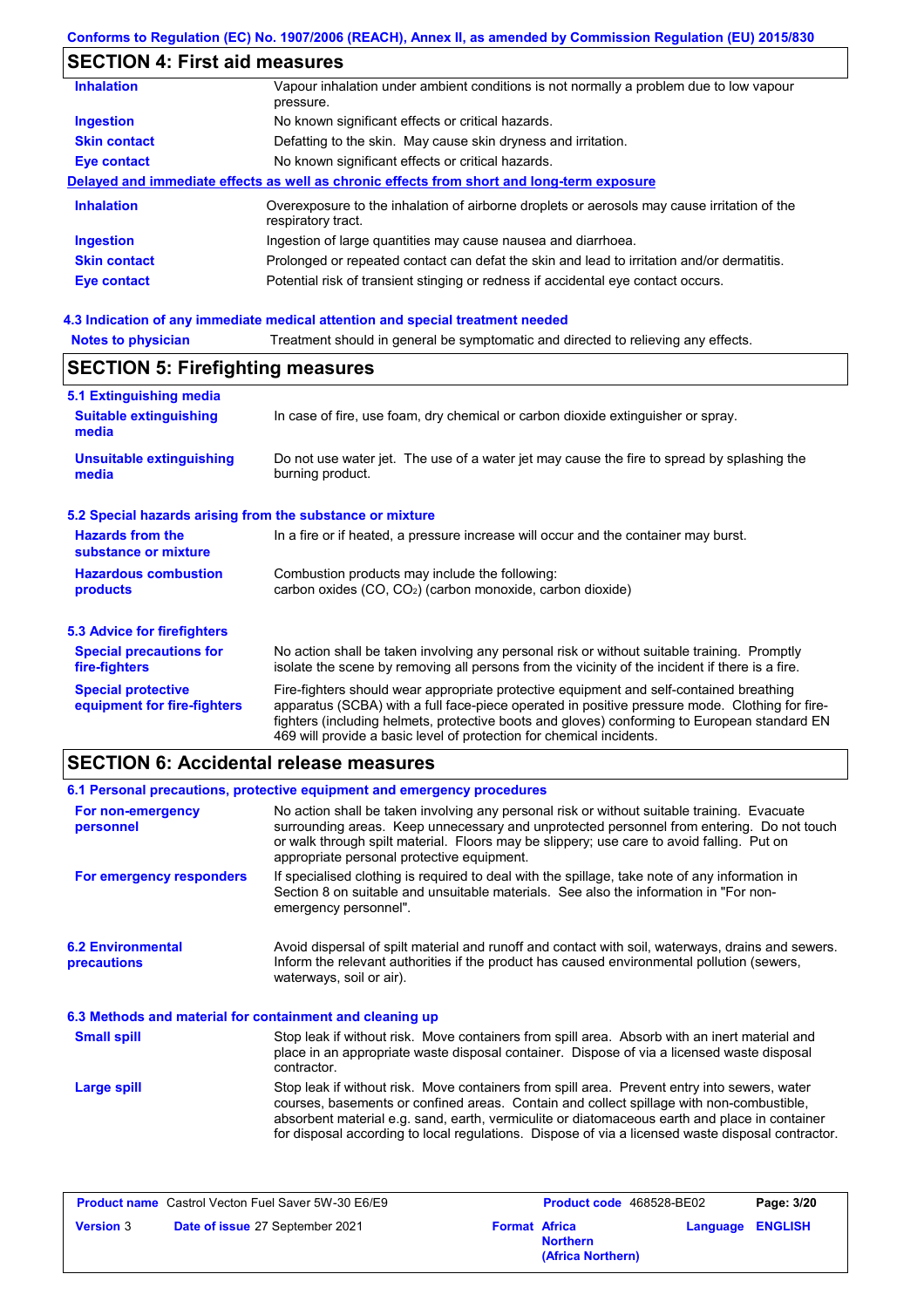## **SECTION 6: Accidental release measures**

| 6.4 Reference to other | See Section 1 for emergency contact information.                            |
|------------------------|-----------------------------------------------------------------------------|
|                        |                                                                             |
| sections               | See Section 5 for firefighting measures.                                    |
|                        | See Section 8 for information on appropriate personal protective equipment. |
|                        | See Section 12 for environmental precautions.                               |
|                        | See Section 13 for additional waste treatment information.                  |

# **SECTION 7: Handling and storage**

| 7.1 Precautions for safe handling                                                    |                                                                                                                                                                                                                                                                                                                                                                                                                                                                                          |
|--------------------------------------------------------------------------------------|------------------------------------------------------------------------------------------------------------------------------------------------------------------------------------------------------------------------------------------------------------------------------------------------------------------------------------------------------------------------------------------------------------------------------------------------------------------------------------------|
| <b>Protective measures</b>                                                           | Put on appropriate personal protective equipment.                                                                                                                                                                                                                                                                                                                                                                                                                                        |
| <b>Advice on general</b><br>occupational hygiene                                     | Eating, drinking and smoking should be prohibited in areas where this material is handled,<br>stored and processed. Wash thoroughly after handling. Remove contaminated clothing and<br>protective equipment before entering eating areas. See also Section 8 for additional<br>information on hygiene measures.                                                                                                                                                                         |
| <b>7.2 Conditions for safe</b><br>storage, including any<br><i>incompatibilities</i> | Store in accordance with local regulations. Store in a dry, cool and well-ventilated area, away<br>from incompatible materials (see Section 10). Keep away from heat and direct sunlight. Keep<br>container tightly closed and sealed until ready for use. Containers that have been opened must<br>be carefully resealed and kept upright to prevent leakage. Store and use only in equipment/<br>containers designed for use with this product. Do not store in unlabelled containers. |
| <b>Not suitable</b>                                                                  | Prolonged exposure to elevated temperature                                                                                                                                                                                                                                                                                                                                                                                                                                               |

## **SECTION 8: Exposure controls/personal protection**

#### **8.1 Control parameters**

#### **Occupational exposure limits**

#### No exposure limit value known.

Whilst specific OELs for certain components may be shown in this section, other components may be present in any mist, vapour or dust produced. Therefore, the specific OELs may not be applicable to the product as a whole and are provided for guidance only.

**Recommended monitoring procedures**

If this product contains ingredients with exposure limits, personal, workplace atmosphere or biological monitoring may be required to determine the effectiveness of the ventilation or other control measures and/or the necessity to use respiratory protective equipment. Reference should be made to monitoring standards, such as the following: European Standard EN 689 (Workplace atmospheres - Guidance for the assessment of exposure by inhalation to chemical agents for comparison with limit values and measurement strategy) European Standard EN 14042 (Workplace atmospheres - Guide for the application and use of procedures for the assessment of exposure to chemical and biological agents) European Standard EN 482 (Workplace atmospheres - General requirements for the performance of procedures for the measurement of chemical agents) Reference to national guidance documents for methods for the determination of hazardous substances will also be required.

#### **Derived No Effect Level**

No DNELs/DMELs available.

#### **Predicted No Effect Concentration**

No PNECs available

# **Appropriate engineering 8.2 Exposure controls**

| <b>Appropriate engineering</b><br>controls | Provide exhaust ventilation or other engineering controls to keep the relevant airborne<br>concentrations below their respective occupational exposure limits.<br>All activities involving chemicals should be assessed for their risks to health, to ensure<br>exposures are adequately controlled. Personal protective equipment should only be considered<br>after other forms of control measures (e.g. engineering controls) have been suitably evaluated.                                                                      |
|--------------------------------------------|--------------------------------------------------------------------------------------------------------------------------------------------------------------------------------------------------------------------------------------------------------------------------------------------------------------------------------------------------------------------------------------------------------------------------------------------------------------------------------------------------------------------------------------|
|                                            | Personal protective equipment should conform to appropriate standards, be suitable for use, be<br>kept in good condition and properly maintained.<br>Your supplier of personal protective equipment should be consulted for advice on selection and<br>appropriate standards. For further information contact your national organisation for standards.<br>The final choice of protective equipment will depend upon a risk assessment. It is important to<br>ensure that all items of personal protective equipment are compatible. |
| <b>Individual protection measures</b>      |                                                                                                                                                                                                                                                                                                                                                                                                                                                                                                                                      |
| <b>Hygiene measures</b>                    | Wash hands, forearms and face thoroughly after handling chemical products, before eating,<br>smoking and using the lavatory and at the end of the working period. Ensure that eyewash<br>stations and safety showers are close to the workstation location.                                                                                                                                                                                                                                                                          |
| <b>Respiratory protection</b>              |                                                                                                                                                                                                                                                                                                                                                                                                                                                                                                                                      |

| <b>Product name</b> Castrol Vecton Fuel Saver 5W-30 E6/E9 |                                 | <b>Product code</b> 468528-BE02 |                                      | Page: 4/20              |  |
|-----------------------------------------------------------|---------------------------------|---------------------------------|--------------------------------------|-------------------------|--|
| <b>Version 3</b>                                          | Date of issue 27 September 2021 | <b>Format Africa</b>            | <b>Northern</b><br>(Africa Northern) | <b>Language ENGLISH</b> |  |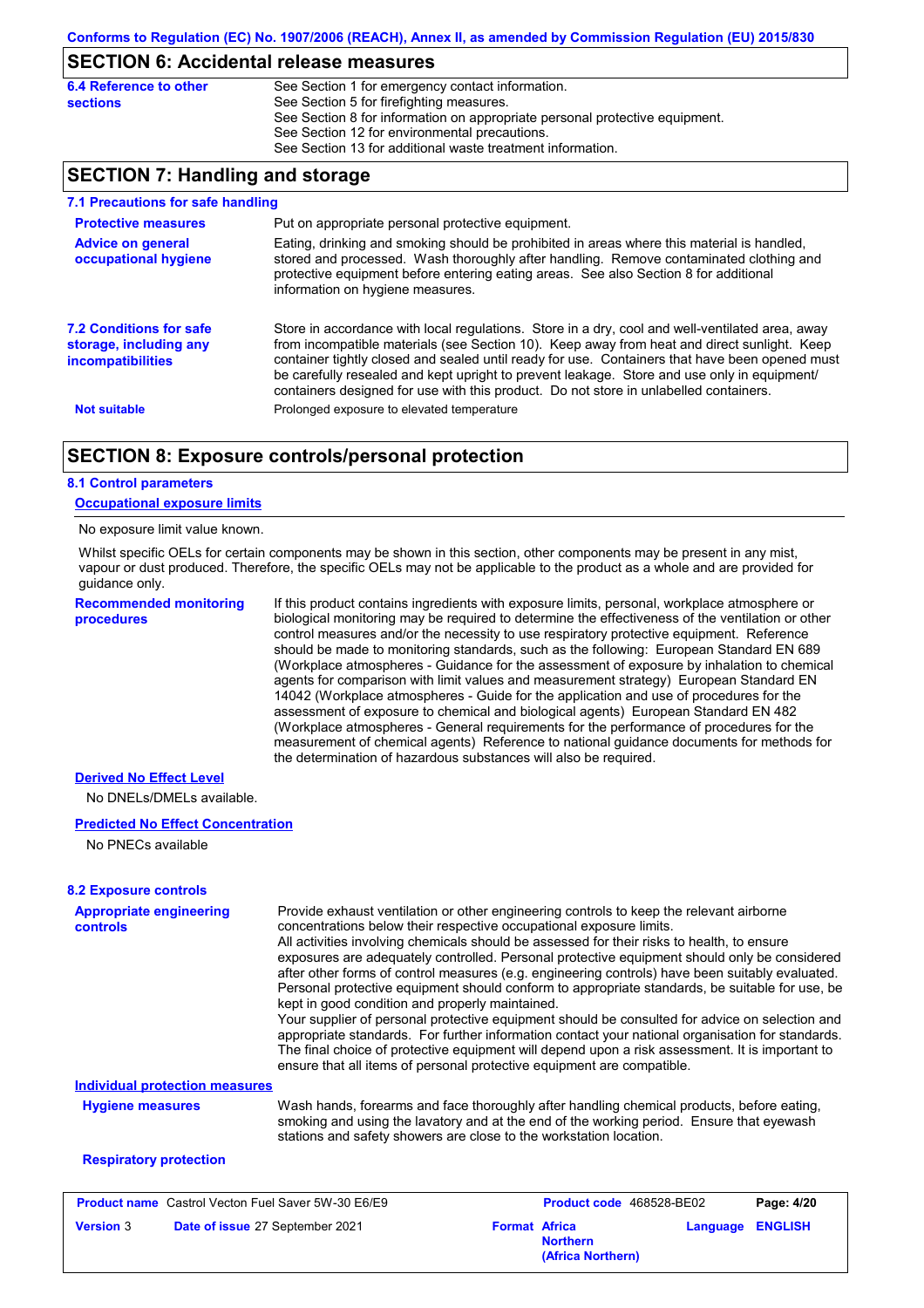# **SECTION 8: Exposure controls/personal protection**

|                            | In case of insufficient ventilation, wear suitable respiratory equipment.<br>The correct choice of respiratory protection depends upon the chemicals being handled, the<br>conditions of work and use, and the condition of the respiratory equipment. Safety procedures<br>should be developed for each intended application. Respiratory protection equipment should<br>therefore be chosen in consultation with the supplier/manufacturer and with a full assessment<br>of the working conditions.                                                                                                                                             |
|----------------------------|---------------------------------------------------------------------------------------------------------------------------------------------------------------------------------------------------------------------------------------------------------------------------------------------------------------------------------------------------------------------------------------------------------------------------------------------------------------------------------------------------------------------------------------------------------------------------------------------------------------------------------------------------|
| <b>Eye/face protection</b> | Safety glasses with side shields.                                                                                                                                                                                                                                                                                                                                                                                                                                                                                                                                                                                                                 |
| <b>Skin protection</b>     |                                                                                                                                                                                                                                                                                                                                                                                                                                                                                                                                                                                                                                                   |
| <b>Hand protection</b>     | <b>General Information:</b>                                                                                                                                                                                                                                                                                                                                                                                                                                                                                                                                                                                                                       |
|                            | Because specific work environments and material handling practices vary, safety procedures<br>should be developed for each intended application. The correct choice of protective gloves<br>depends upon the chemicals being handled, and the conditions of work and use. Most gloves<br>provide protection for only a limited time before they must be discarded and replaced (even the<br>best chemically resistant gloves will break down after repeated chemical exposures).                                                                                                                                                                  |
|                            | Gloves should be chosen in consultation with the supplier / manufacturer and taking account of<br>a full assessment of the working conditions.                                                                                                                                                                                                                                                                                                                                                                                                                                                                                                    |
|                            | Recommended: Nitrile gloves.<br><b>Breakthrough time:</b>                                                                                                                                                                                                                                                                                                                                                                                                                                                                                                                                                                                         |
|                            | Breakthrough time data are generated by glove manufacturers under laboratory test conditions<br>and represent how long a glove can be expected to provide effective permeation resistance. It<br>is important when following breakthrough time recommendations that actual workplace<br>conditions are taken into account. Always consult with your glove supplier for up-to-date<br>technical information on breakthrough times for the recommended glove type.<br>Our recommendations on the selection of gloves are as follows:                                                                                                                |
|                            | Continuous contact:                                                                                                                                                                                                                                                                                                                                                                                                                                                                                                                                                                                                                               |
|                            | Gloves with a minimum breakthrough time of 240 minutes, or >480 minutes if suitable gloves<br>can be obtained.<br>If suitable gloves are not available to offer that level of protection, gloves with shorter<br>breakthrough times may be acceptable as long as appropriate glove maintenance and<br>replacement regimes are determined and adhered to.                                                                                                                                                                                                                                                                                          |
|                            | Short-term / splash protection:                                                                                                                                                                                                                                                                                                                                                                                                                                                                                                                                                                                                                   |
|                            | Recommended breakthrough times as above.<br>It is recognised that for short-term, transient exposures, gloves with shorter breakthrough times<br>may commonly be used. Therefore, appropriate maintenance and replacement regimes must<br>be determined and rigorously followed.                                                                                                                                                                                                                                                                                                                                                                  |
|                            | <b>Glove Thickness:</b>                                                                                                                                                                                                                                                                                                                                                                                                                                                                                                                                                                                                                           |
|                            | For general applications, we recommend gloves with a thickness typically greater than 0.35 mm.                                                                                                                                                                                                                                                                                                                                                                                                                                                                                                                                                    |
|                            | It should be emphasised that glove thickness is not necessarily a good predictor of glove<br>resistance to a specific chemical, as the permeation efficiency of the glove will be dependent<br>on the exact composition of the glove material. Therefore, glove selection should also be based<br>on consideration of the task requirements and knowledge of breakthrough times.<br>Glove thickness may also vary depending on the glove manufacturer, the glove type and the<br>glove model. Therefore, the manufacturers' technical data should always be taken into account<br>to ensure selection of the most appropriate glove for the task. |
|                            | Note: Depending on the activity being conducted, gloves of varying thickness may be required<br>for specific tasks. For example:                                                                                                                                                                                                                                                                                                                                                                                                                                                                                                                  |
|                            | • Thinner gloves (down to 0.1 mm or less) may be required where a high degree of manual<br>dexterity is needed. However, these gloves are only likely to give short duration protection and<br>would normally be just for single use applications, then disposed of.                                                                                                                                                                                                                                                                                                                                                                              |
|                            | • Thicker gloves (up to 3 mm or more) may be required where there is a mechanical (as well<br>as a chemical) risk i.e. where there is abrasion or puncture potential.                                                                                                                                                                                                                                                                                                                                                                                                                                                                             |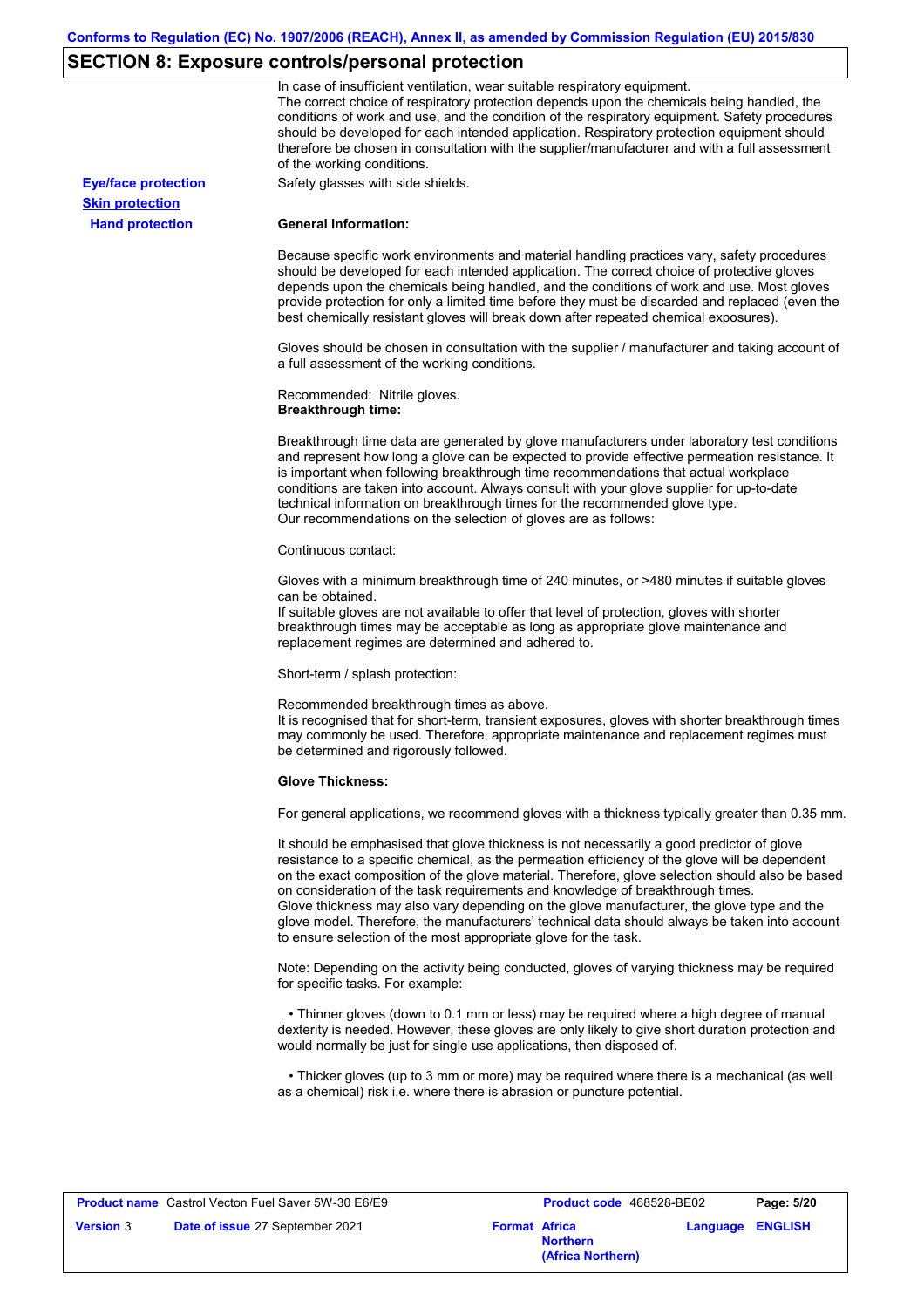# **SECTION 8: Exposure controls/personal protection**

| <b>Skin and body</b>                             | Use of protective clothing is good industrial practice.                                                                                                                                                                                                                                                                                                                                                               |
|--------------------------------------------------|-----------------------------------------------------------------------------------------------------------------------------------------------------------------------------------------------------------------------------------------------------------------------------------------------------------------------------------------------------------------------------------------------------------------------|
|                                                  | Personal protective equipment for the body should be selected based on the task being<br>performed and the risks involved and should be approved by a specialist before handling this<br>product.                                                                                                                                                                                                                     |
|                                                  | Cotton or polyester/cotton overalls will only provide protection against light superficial<br>contamination that will not soak through to the skin. Overalls should be laundered on a regular<br>basis. When the risk of skin exposure is high (e.g. when cleaning up spillages or if there is a<br>risk of splashing) then chemical resistant aprons and/or impervious chemical suits and boots<br>will be required. |
| <b>Refer to standards:</b>                       | Respiratory protection: EN 529<br>Gloves: EN 420, EN 374<br>Eye protection: EN 166<br>Filtering half-mask: EN 149<br>Filtering half-mask with valve: EN 405<br>Half-mask: EN 140 plus filter<br>Full-face mask: EN 136 plus filter<br>Particulate filters: EN 143<br>Gas/combined filters: EN 14387                                                                                                                   |
| <b>Environmental exposure</b><br><b>controls</b> | Emissions from ventilation or work process equipment should be checked to ensure they<br>comply with the requirements of environmental protection legislation. In some cases, fume<br>scrubbers, filters or engineering modifications to the process equipment will be necessary to<br>reduce emissions to acceptable levels.                                                                                         |

# **SECTION 9: Physical and chemical properties**

### **9.1 Information on basic physical and chemical properties**

| <u>Appearance</u>                                      |                                                                                                                                     |
|--------------------------------------------------------|-------------------------------------------------------------------------------------------------------------------------------------|
| <b>Physical state</b>                                  | Liquid.                                                                                                                             |
| <b>Colour</b>                                          | Amber. [Light]                                                                                                                      |
| <b>Odour</b>                                           | Not available.                                                                                                                      |
| <b>Odour threshold</b>                                 | Not available.                                                                                                                      |
| рH                                                     | Not applicable.                                                                                                                     |
| <b>Melting point/freezing point</b>                    | Not available.                                                                                                                      |
| Initial boiling point and boiling<br>range             | Not available.                                                                                                                      |
| <b>Pour point</b>                                      | -48 °C                                                                                                                              |
| <b>Flash point</b>                                     | Closed cup: 199°C (390.2°F) [Pensky-Martens.]<br>Open cup: 228°C (442.4°F) [Cleveland.]                                             |
| <b>Evaporation rate</b>                                | Not available.                                                                                                                      |
| <b>Flammability (solid, gas)</b>                       | Not available.                                                                                                                      |
| <b>Upper/lower flammability or</b><br>explosive limits | Not available.                                                                                                                      |
| <b>Vapour pressure</b>                                 | Not available.                                                                                                                      |
| <b>Vapour density</b>                                  | Not available.                                                                                                                      |
| <b>Relative density</b>                                | Not available.                                                                                                                      |
| <b>Density</b>                                         | <1000 kg/m <sup>3</sup> (<1 g/cm <sup>3</sup> ) at 15 <sup>°</sup> C                                                                |
| <b>Solubility(ies)</b>                                 | insoluble in water.                                                                                                                 |
| <b>Partition coefficient: n-octanol/</b><br>water      | Not available.                                                                                                                      |
| <b>Auto-ignition temperature</b>                       | Not available.                                                                                                                      |
| <b>Decomposition temperature</b>                       | Not available.                                                                                                                      |
| <b>Viscosity</b>                                       | Kinematic: 69.47 mm <sup>2</sup> /s (69.47 cSt) at 40°C<br>Kinematic: 11.5 to 12.29 mm <sup>2</sup> /s (11.5 to 12.29 cSt) at 100°C |
| <b>Explosive properties</b>                            | Not available.                                                                                                                      |
| <b>Oxidising properties</b>                            | Not available.                                                                                                                      |
|                                                        |                                                                                                                                     |

#### **9.2 Other information**

**Appearance**

No additional information.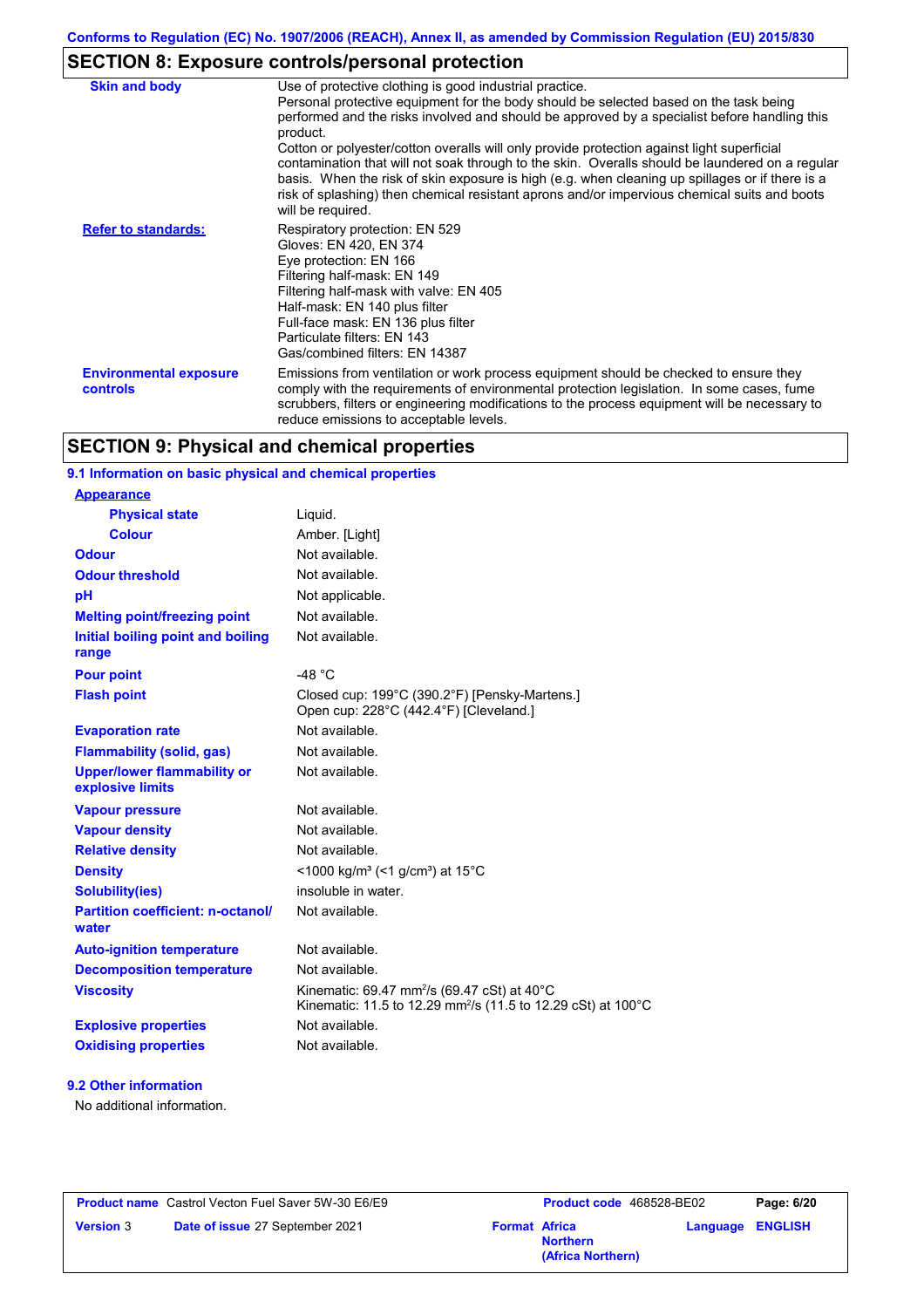| <b>SECTION 10: Stability and reactivity</b>       |                                                                                                                                                                         |  |
|---------------------------------------------------|-------------------------------------------------------------------------------------------------------------------------------------------------------------------------|--|
| <b>10.1 Reactivity</b>                            | No specific test data available for this product. Refer to Conditions to avoid and Incompatible<br>materials for additional information.                                |  |
| <b>10.2 Chemical stability</b>                    | The product is stable.                                                                                                                                                  |  |
| <b>10.3 Possibility of</b><br>hazardous reactions | Under normal conditions of storage and use, hazardous reactions will not occur.<br>Under normal conditions of storage and use, hazardous polymerisation will not occur. |  |
| <b>10.4 Conditions to avoid</b>                   | Avoid all possible sources of ignition (spark or flame).                                                                                                                |  |
| 10.5 Incompatible materials                       | Reactive or incompatible with the following materials: oxidising materials.                                                                                             |  |
| <b>10.6 Hazardous</b><br>decomposition products   | Under normal conditions of storage and use, hazardous decomposition products should not be<br>produced.                                                                 |  |

# **SECTION 11: Toxicological information**

 $\mathbf I$ 

| 11.1 Information on toxicological effects          |                                                                                                                                                                                                                                                                                                                                                                                                                 |
|----------------------------------------------------|-----------------------------------------------------------------------------------------------------------------------------------------------------------------------------------------------------------------------------------------------------------------------------------------------------------------------------------------------------------------------------------------------------------------|
| <b>Acute toxicity estimates</b>                    |                                                                                                                                                                                                                                                                                                                                                                                                                 |
| Not available.                                     |                                                                                                                                                                                                                                                                                                                                                                                                                 |
| <b>Information on likely</b><br>routes of exposure | Routes of entry anticipated: Dermal, Inhalation.                                                                                                                                                                                                                                                                                                                                                                |
| <b>Potential acute health effects</b>              |                                                                                                                                                                                                                                                                                                                                                                                                                 |
| <b>Inhalation</b>                                  | Vapour inhalation under ambient conditions is not normally a problem due to low vapour<br>pressure.                                                                                                                                                                                                                                                                                                             |
| <b>Ingestion</b>                                   | No known significant effects or critical hazards.                                                                                                                                                                                                                                                                                                                                                               |
| <b>Skin contact</b>                                | Defatting to the skin. May cause skin dryness and irritation.                                                                                                                                                                                                                                                                                                                                                   |
| <b>Eye contact</b>                                 | No known significant effects or critical hazards.                                                                                                                                                                                                                                                                                                                                                               |
|                                                    | <b>Symptoms related to the physical, chemical and toxicological characteristics</b>                                                                                                                                                                                                                                                                                                                             |
| <b>Inhalation</b>                                  | No specific data.                                                                                                                                                                                                                                                                                                                                                                                               |
| <b>Ingestion</b>                                   | No specific data.                                                                                                                                                                                                                                                                                                                                                                                               |
| <b>Skin contact</b>                                | Adverse symptoms may include the following:<br>irritation<br>dryness<br>cracking                                                                                                                                                                                                                                                                                                                                |
| <b>Eye contact</b>                                 | No specific data.                                                                                                                                                                                                                                                                                                                                                                                               |
|                                                    | Delayed and immediate effects as well as chronic effects from short and long-term exposure                                                                                                                                                                                                                                                                                                                      |
| <b>Inhalation</b>                                  | Overexposure to the inhalation of airborne droplets or aerosols may cause irritation of the<br>respiratory tract.                                                                                                                                                                                                                                                                                               |
| <b>Ingestion</b>                                   | Ingestion of large quantities may cause nausea and diarrhoea.                                                                                                                                                                                                                                                                                                                                                   |
| <b>Skin contact</b>                                | Prolonged or repeated contact can defat the skin and lead to irritation and/or dermatitis.                                                                                                                                                                                                                                                                                                                      |
| <b>Eye contact</b>                                 | Potential risk of transient stinging or redness if accidental eye contact occurs.                                                                                                                                                                                                                                                                                                                               |
| <b>Potential chronic health effects</b>            |                                                                                                                                                                                                                                                                                                                                                                                                                 |
| <b>General</b>                                     | <b>USED ENGINE OILS</b><br>Combustion products resulting from the operation of internal combustion engines contaminate<br>engine oils during use. Used engine oil may contain hazardous components which have the<br>potential to cause skin cancer. Frequent or prolonged contact with all types and makes of used<br>engine oil must therefore be avoided and a high standard of personal hygiene maintained. |
| <b>Carcinogenicity</b>                             | No known significant effects or critical hazards.                                                                                                                                                                                                                                                                                                                                                               |
| <b>Mutagenicity</b>                                | No known significant effects or critical hazards.                                                                                                                                                                                                                                                                                                                                                               |
| <b>Developmental effects</b>                       | No known significant effects or critical hazards.                                                                                                                                                                                                                                                                                                                                                               |
| <b>Fertility effects</b>                           | No known significant effects or critical hazards.                                                                                                                                                                                                                                                                                                                                                               |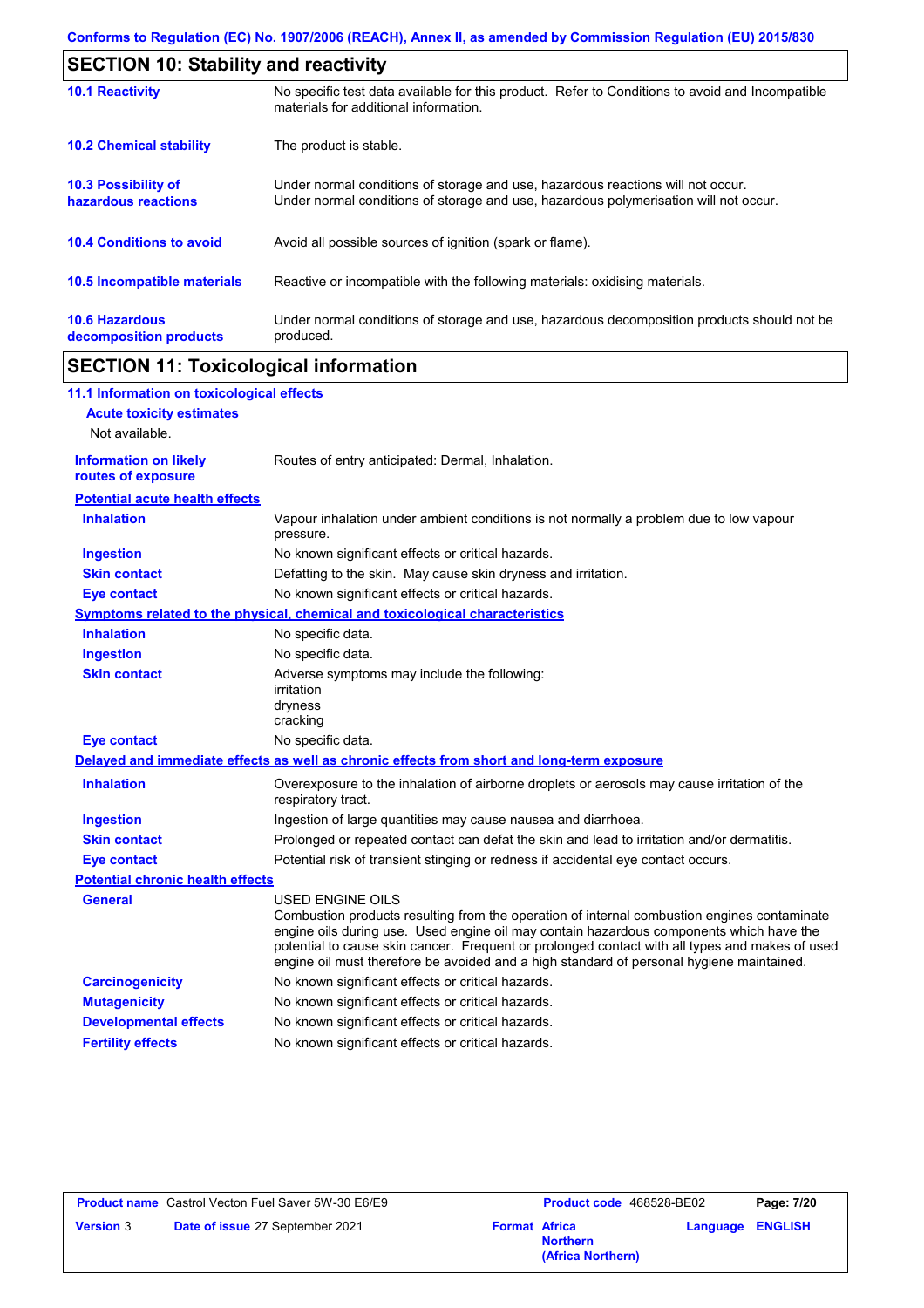## **SECTION 12: Ecological information**

#### **12.1 Toxicity**

**Environmental hazards** Not classified as dangerous

#### **12.2 Persistence and degradability**

Partially biodegradable.

#### **12.3 Bioaccumulative potential**

This product is not expected to bioaccumulate through food chains in the environment.

| <b>12.4 Mobility in soil</b>                            |                                                                      |
|---------------------------------------------------------|----------------------------------------------------------------------|
| <b>Soil/water partition</b><br><b>coefficient (Koc)</b> | Not available.                                                       |
| <b>Mobility</b>                                         | Spillages may penetrate the soil causing ground water contamination. |

#### **12.5 Results of PBT and vPvB assessment**

Product does not meet the criteria for PBT or vPvB according to Regulation (EC) No. 1907/2006, Annex XIII.

#### **12.6 Other adverse effects**

| <b>Other ecological information</b> | Spills may form a film on water surfaces causing physical damage to organisms. Oxygen |
|-------------------------------------|---------------------------------------------------------------------------------------|
|                                     | transfer could also be impaired.                                                      |

#### **SECTION 13: Disposal considerations**

#### **13.1 Waste treatment methods**

#### **Product**

**Methods of disposal**

Where possible, arrange for product to be recycled. Dispose of via an authorised person/ licensed waste disposal contractor in accordance with local regulations.

# **Hazardous waste** Yes.

#### **European waste catalogue (EWC)**

| Waste code                       | <b>Waste designation</b>                |  |
|----------------------------------|-----------------------------------------|--|
| $130208*$                        | other engine, gear and lubricating oils |  |
| $\sim$ $\sim$ $\sim$ $\sim$<br>. | .<br>.<br>.<br>$\cdots$                 |  |

However, deviation from the intended use and/or the presence of any potential contaminants may require an alternative waste disposal code to be assigned by the end user.

#### **Packaging**

| <b>Methods of disposal</b> | Where possible, arrange for product to be recycled. Dispose of via an authorised person/<br>licensed waste disposal contractor in accordance with local regulations.                                                                    |
|----------------------------|-----------------------------------------------------------------------------------------------------------------------------------------------------------------------------------------------------------------------------------------|
| <b>Special precautions</b> | This material and its container must be disposed of in a safe way. Empty containers or liners<br>may retain some product residues. Avoid dispersal of spilt material and runoff and contact with<br>soil, waterways, drains and sewers. |
| <b>References</b>          | Commission 2014/955/EU<br>Directive 2008/98/EC                                                                                                                                                                                          |

# **SECTION 14: Transport information**

|                                                | <b>ADR/RID</b>                                            | <b>ADN</b>           | <b>IMDG</b>                          | <b>IATA</b>                       |
|------------------------------------------------|-----------------------------------------------------------|----------------------|--------------------------------------|-----------------------------------|
| 14.1 UN number                                 | Not regulated.                                            | Not regulated.       | Not regulated.                       | Not regulated.                    |
| 14.2 UN proper<br>shipping name                |                                                           |                      |                                      |                                   |
| <b>14.3 Transport</b><br>hazard class(es)      |                                                           |                      |                                      |                                   |
| <b>14.4 Packing</b><br>group                   |                                                           |                      |                                      |                                   |
| 14.5<br><b>Environmental</b><br><b>hazards</b> | No.                                                       | No.                  | No.                                  | No.                               |
|                                                | <b>Product name</b> Castrol Vecton Fuel Saver 5W-30 E6/E9 |                      | Product code 468528-BE02             | Page: 8/20                        |
| <b>Version 3</b>                               | Date of issue 27 September 2021                           | <b>Format Africa</b> | <b>Northern</b><br>(Africa Northern) | <b>ENGLISH</b><br><b>Language</b> |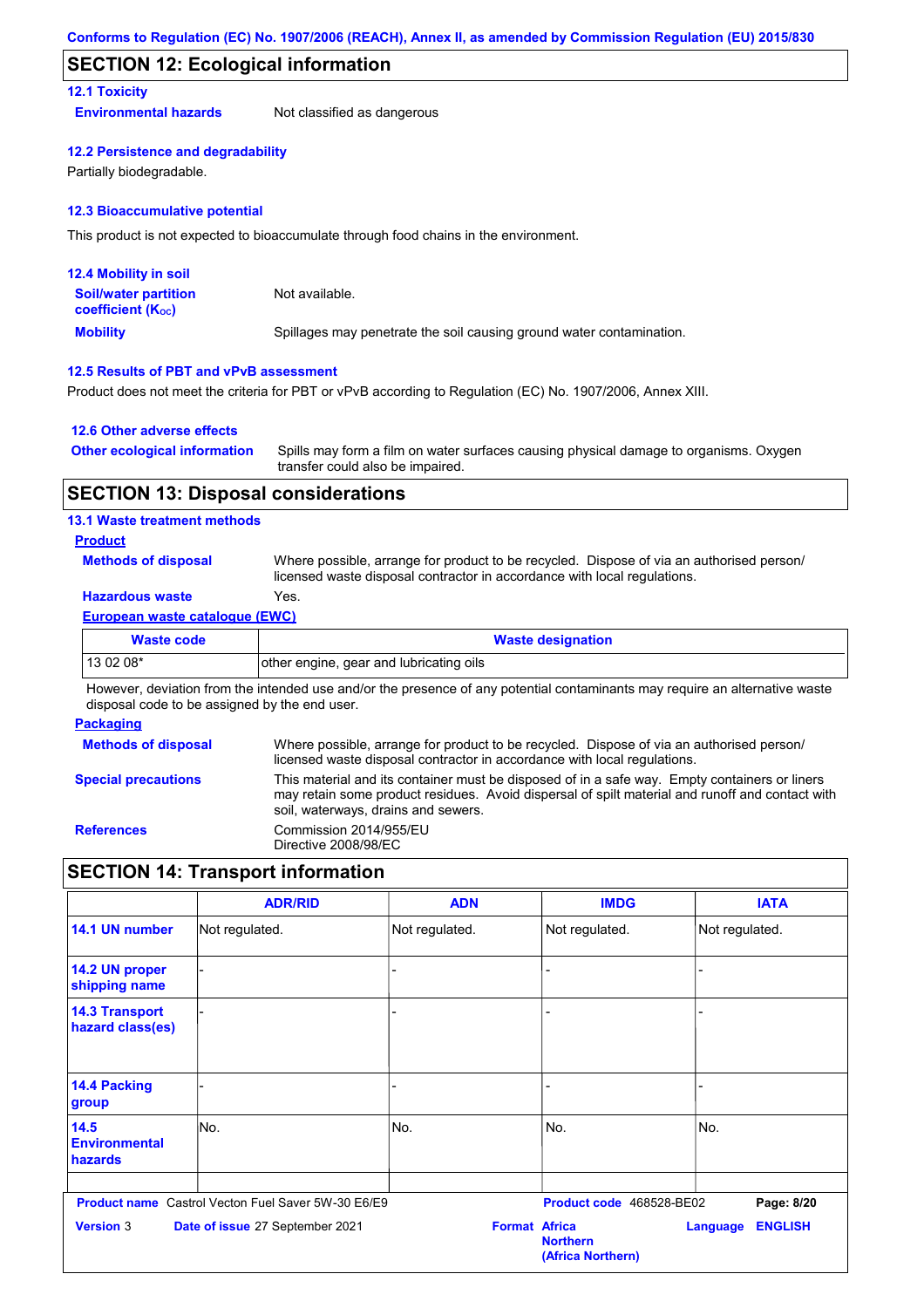| Conforms to Regulation (EC) No. 1907/2006 (REACH), Annex II, as amended by Commission Regulation (EU) 2015/830 |                                                                                                                                           |                                                                        |                                                                                                                                                                                           |  |
|----------------------------------------------------------------------------------------------------------------|-------------------------------------------------------------------------------------------------------------------------------------------|------------------------------------------------------------------------|-------------------------------------------------------------------------------------------------------------------------------------------------------------------------------------------|--|
| <b>SECTION 14: Transport information</b>                                                                       |                                                                                                                                           |                                                                        |                                                                                                                                                                                           |  |
| <b>Additional</b><br>information                                                                               |                                                                                                                                           |                                                                        |                                                                                                                                                                                           |  |
| <b>14.6 Special precautions for</b><br>user                                                                    | Not available.                                                                                                                            |                                                                        |                                                                                                                                                                                           |  |
| <b>14.7 Transport in bulk</b><br>according to IMO<br><b>instruments</b>                                        | Not available.                                                                                                                            |                                                                        |                                                                                                                                                                                           |  |
| <b>SECTION 15: Regulatory information</b>                                                                      |                                                                                                                                           |                                                                        |                                                                                                                                                                                           |  |
| 15.1 Safety, health and environmental regulations/legislation specific for the substance or mixture            |                                                                                                                                           |                                                                        |                                                                                                                                                                                           |  |
| EU Regulation (EC) No. 1907/2006 (REACH)                                                                       |                                                                                                                                           |                                                                        |                                                                                                                                                                                           |  |
| <b>Annex XIV - List of substances subject to authorisation</b>                                                 |                                                                                                                                           |                                                                        |                                                                                                                                                                                           |  |
| <b>Annex XIV</b>                                                                                               |                                                                                                                                           |                                                                        |                                                                                                                                                                                           |  |
| None of the components are listed.                                                                             |                                                                                                                                           |                                                                        |                                                                                                                                                                                           |  |
| <b>Substances of very high concern</b>                                                                         |                                                                                                                                           |                                                                        |                                                                                                                                                                                           |  |
| None of the components are listed.                                                                             |                                                                                                                                           |                                                                        |                                                                                                                                                                                           |  |
| <b>Other regulations</b>                                                                                       |                                                                                                                                           |                                                                        |                                                                                                                                                                                           |  |
| <b>REACH Status</b>                                                                                            | current requirements of REACH.                                                                                                            |                                                                        | The company, as identified in Section 1, sells this product in the EU in compliance with the                                                                                              |  |
| <b>United States inventory</b><br>(TSCA 8b)                                                                    | All components are active or exempted.                                                                                                    |                                                                        |                                                                                                                                                                                           |  |
| <b>Australia inventory (AICS)</b>                                                                              | All components are listed or exempted.                                                                                                    |                                                                        |                                                                                                                                                                                           |  |
| <b>Canada inventory</b>                                                                                        | All components are listed or exempted.                                                                                                    |                                                                        |                                                                                                                                                                                           |  |
| <b>China inventory (IECSC)</b>                                                                                 | At least one component is not listed.                                                                                                     |                                                                        |                                                                                                                                                                                           |  |
| <b>Japan inventory (ENCS)</b>                                                                                  | All components are listed or exempted.                                                                                                    |                                                                        |                                                                                                                                                                                           |  |
| <b>Korea inventory (KECI)</b>                                                                                  | All components are listed or exempted.                                                                                                    |                                                                        |                                                                                                                                                                                           |  |
| <b>Philippines inventory</b><br>(PICCS)                                                                        | All components are listed or exempted.                                                                                                    |                                                                        |                                                                                                                                                                                           |  |
| <b>Taiwan Chemical</b><br><b>Substances Inventory</b><br>(TCSI)                                                | All components are listed or exempted.                                                                                                    |                                                                        |                                                                                                                                                                                           |  |
| Ozone depleting substances (1005/2009/EU)<br>Not listed.                                                       |                                                                                                                                           |                                                                        |                                                                                                                                                                                           |  |
| Prior Informed Consent (PIC) (649/2012/EU)<br>Not listed.                                                      |                                                                                                                                           |                                                                        |                                                                                                                                                                                           |  |
|                                                                                                                |                                                                                                                                           |                                                                        |                                                                                                                                                                                           |  |
| <b>Seveso Directive</b>                                                                                        |                                                                                                                                           |                                                                        |                                                                                                                                                                                           |  |
| This product is not controlled under the Seveso Directive.                                                     |                                                                                                                                           |                                                                        |                                                                                                                                                                                           |  |
| <b>National regulations</b>                                                                                    |                                                                                                                                           |                                                                        |                                                                                                                                                                                           |  |
| <b>15.2 Chemical safety</b><br>assessment                                                                      |                                                                                                                                           |                                                                        | A Chemical Safety Assessment has been carried out for one or more of the substances within<br>this mixture. A Chemical Safety Assessment has not been carried out for the mixture itself. |  |
| <b>SECTION 16: Other information</b>                                                                           |                                                                                                                                           |                                                                        |                                                                                                                                                                                           |  |
| <b>Abbreviations and acronyms</b>                                                                              | Inland Waterway                                                                                                                           |                                                                        | ADN = European Provisions concerning the International Carriage of Dangerous Goods by<br>ADR = The European Agreement concerning the International Carriage of Dangerous Goods by         |  |
|                                                                                                                | Road<br>ATE = Acute Toxicity Estimate<br><b>BCF</b> = Bioconcentration Factor<br>CAS = Chemical Abstracts Service                         |                                                                        |                                                                                                                                                                                           |  |
|                                                                                                                | CSA = Chemical Safety Assessment<br>CSR = Chemical Safety Report<br>DMEL = Derived Minimal Effect Level<br>DNEL = Derived No Effect Level |                                                                        | CLP = Classification, Labelling and Packaging Regulation [Regulation (EC) No. 1272/2008]                                                                                                  |  |
|                                                                                                                | ES = Exposure Scenario<br>EUH statement = CLP-specific Hazard statement                                                                   | EINECS = European Inventory of Existing Commercial chemical Substances |                                                                                                                                                                                           |  |
| Product name Castrol Vecton Fuel Saver 5W-30 E6/E9                                                             |                                                                                                                                           |                                                                        | Product code 468528-BE02<br>Page: 9/20                                                                                                                                                    |  |
| <b>Version 3</b>                                                                                               | Date of issue 27 September 2021                                                                                                           | <b>Format Africa</b><br><b>Northern</b><br>(Africa Northern)           | <b>ENGLISH</b><br>Language                                                                                                                                                                |  |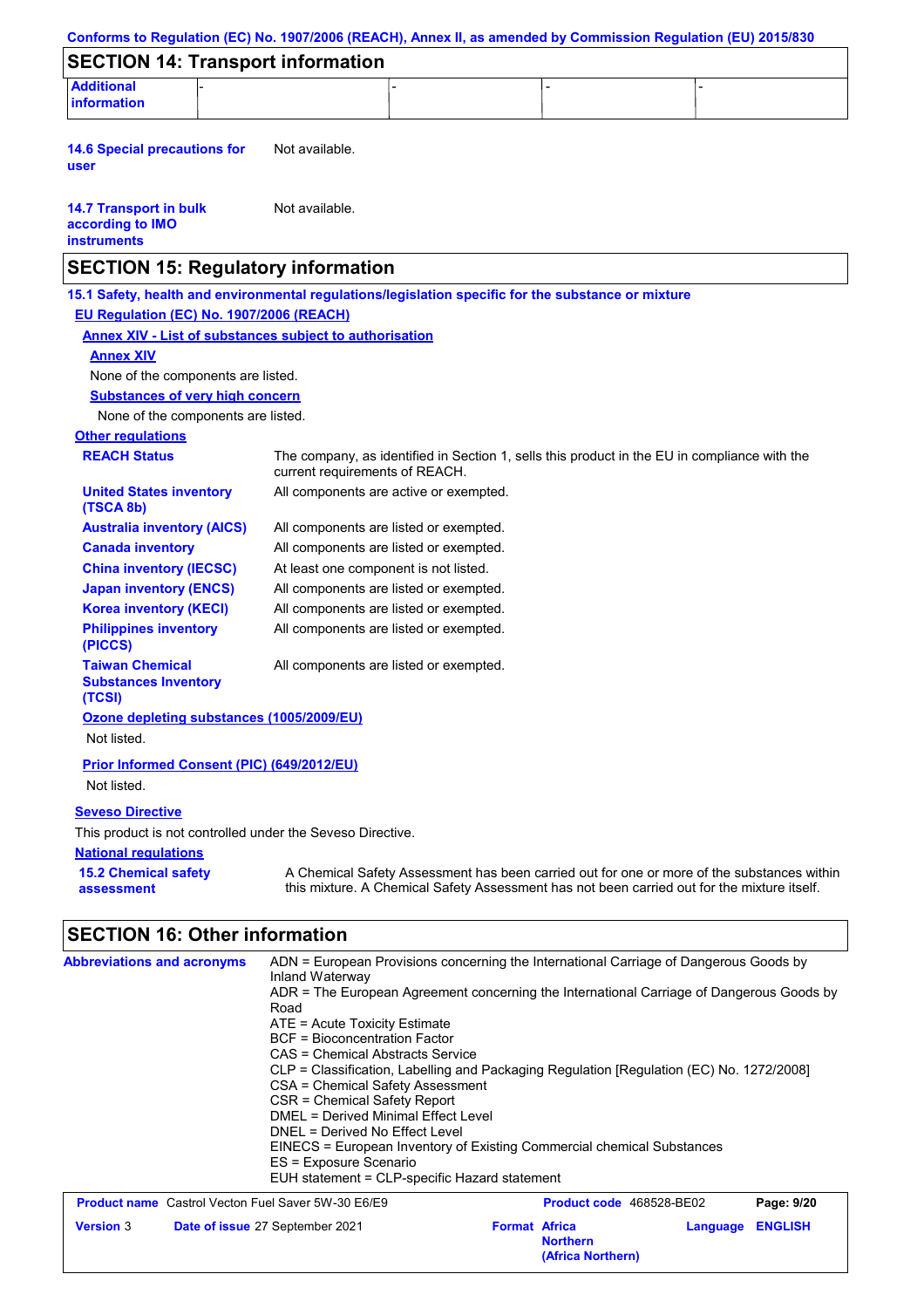# **SECTION 16: Other information**

| EWC = European Waste Catalogue                                                          |
|-----------------------------------------------------------------------------------------|
| GHS = Globally Harmonized System of Classification and Labelling of Chemicals           |
| IATA = International Air Transport Association                                          |
| IBC = Intermediate Bulk Container                                                       |
| <b>IMDG = International Maritime Dangerous Goods</b>                                    |
| LogPow = logarithm of the octanol/water partition coefficient                           |
| MARPOL = International Convention for the Prevention of Pollution From Ships, 1973 as   |
| modified by the Protocol of 1978. ("Marpol" = marine pollution)                         |
| OECD = Organisation for Economic Co-operation and Development                           |
| PBT = Persistent, Bioaccumulative and Toxic                                             |
| PNEC = Predicted No Effect Concentration                                                |
| REACH = Registration, Evaluation, Authorisation and Restriction of Chemicals Regulation |
| [Regulation (EC) No. 1907/2006]                                                         |
| RID = The Regulations concerning the International Carriage of Dangerous Goods by Rail  |
| <b>RRN = REACH Registration Number</b>                                                  |
| SADT = Self-Accelerating Decomposition Temperature                                      |
| SVHC = Substances of Very High Concern                                                  |
| STOT-RE = Specific Target Organ Toxicity - Repeated Exposure                            |
| STOT-SE = Specific Target Organ Toxicity - Single Exposure                              |
| TWA = Time weighted average                                                             |
| $UN = United Nations$                                                                   |
| UVCB = Complex hydrocarbon substance                                                    |
| VOC = Volatile Organic Compound                                                         |
| vPvB = Very Persistent and Very Bioaccumulative                                         |
| Varies = may contain one or more of the following 64741-88-4 / RRN 01-2119488706-23.    |
| 64741-89-5 / RRN 01-2119487067-30, 64741-95-3 / RRN 01-2119487081-40, 64741-96-4/ RRN   |
| 01-2119483621-38, 64742-01-4 / RRN 01-2119488707-21, 64742-44-5 / RRN                   |
| 01-2119985177-24, 64742-45-6, 64742-52-5 / RRN 01-2119467170-45, 64742-53-6 / RRN       |
| 01-2119480375-34, 64742-54-7 / RRN 01-2119484627-25, 64742-55-8 / RRN                   |
| 01-2119487077-29, 64742-56-9 / RRN 01-2119480132-48, 64742-57-0 / RRN                   |
|                                                                                         |
| 01-2119489287-22, 64742-58-1, 64742-62-7 / RRN 01-2119480472-38, 64742-63-8,            |
| 64742-65-0 / RRN 01-2119471299-27, 64742-70-7 / RRN 01-2119487080-42, 72623-85-9 /      |
| RRN 01-2119555262-43, 72623-86-0 / RRN 01-2119474878-16, 72623-87-1 / RRN               |
| 01-2119474889-13                                                                        |
|                                                                                         |

#### **Procedure used to derive the classification according to Regulation (EC) No. 1272/2008 [CLP/GHS]**

| <b>Classification</b>                     |                            | <b>Justification</b> |
|-------------------------------------------|----------------------------|----------------------|
| Not classified.                           |                            |                      |
| <b>History</b>                            |                            |                      |
| Date of issue/ Date of<br><b>revision</b> | 27/09/2021.                |                      |
| Date of previous issue                    | 16/08/2021.                |                      |
| <b>Prepared by</b>                        | <b>Product Stewardship</b> |                      |

#### **Indicates information that has changed from previously issued version.**

#### **Notice to reader**

All reasonably practicable steps have been taken to ensure this data sheet and the health, safety and environmental information contained in it is accurate as of the date specified below. No warranty or representation, express or implied is made as to the accuracy or completeness of the data and information in this data sheet.

The data and advice given apply when the product is sold for the stated application or applications. You should not use the product other than for the stated application or applications without seeking advice from BP Group.

It is the user's obligation to evaluate and use this product safely and to comply with all applicable laws and regulations. The BP Group shall not be responsible for any damage or injury resulting from use, other than the stated product use of the material, from any failure to adhere to recommendations, or from any hazards inherent in the nature of the material. Purchasers of the product for supply to a third party for use at work, have a duty to take all necessary steps to ensure that any person handling or using the product is provided with the information in this sheet. Employers have a duty to tell employees and others who may be affected of any hazards described in this sheet and of any precautions that should be taken. You can contact the BP Group to ensure that this document is the most current available. Alteration of this document is strictly prohibited. **یتفق ولائحة (المجموعة الأوروبیة) رقم 1907/2006 (تشریع تقییم المواد الكیمیائیة وتسجیلھا وإقرارھا (REACH((، الملحق ،2 بصیغتھ المعدلة بلائحة (الاتحاد الأوروبي) رقم**







**Product name** Castrol Vecton Fuel Saver 5W-30 E6/E9 **Product Code** 468528-BE02 **Page: 10/20 Version** 3 **Date of issue** 27 September 2021 **Format** Africa

**Language ENGLISH**

**Northern (Africa Northern)**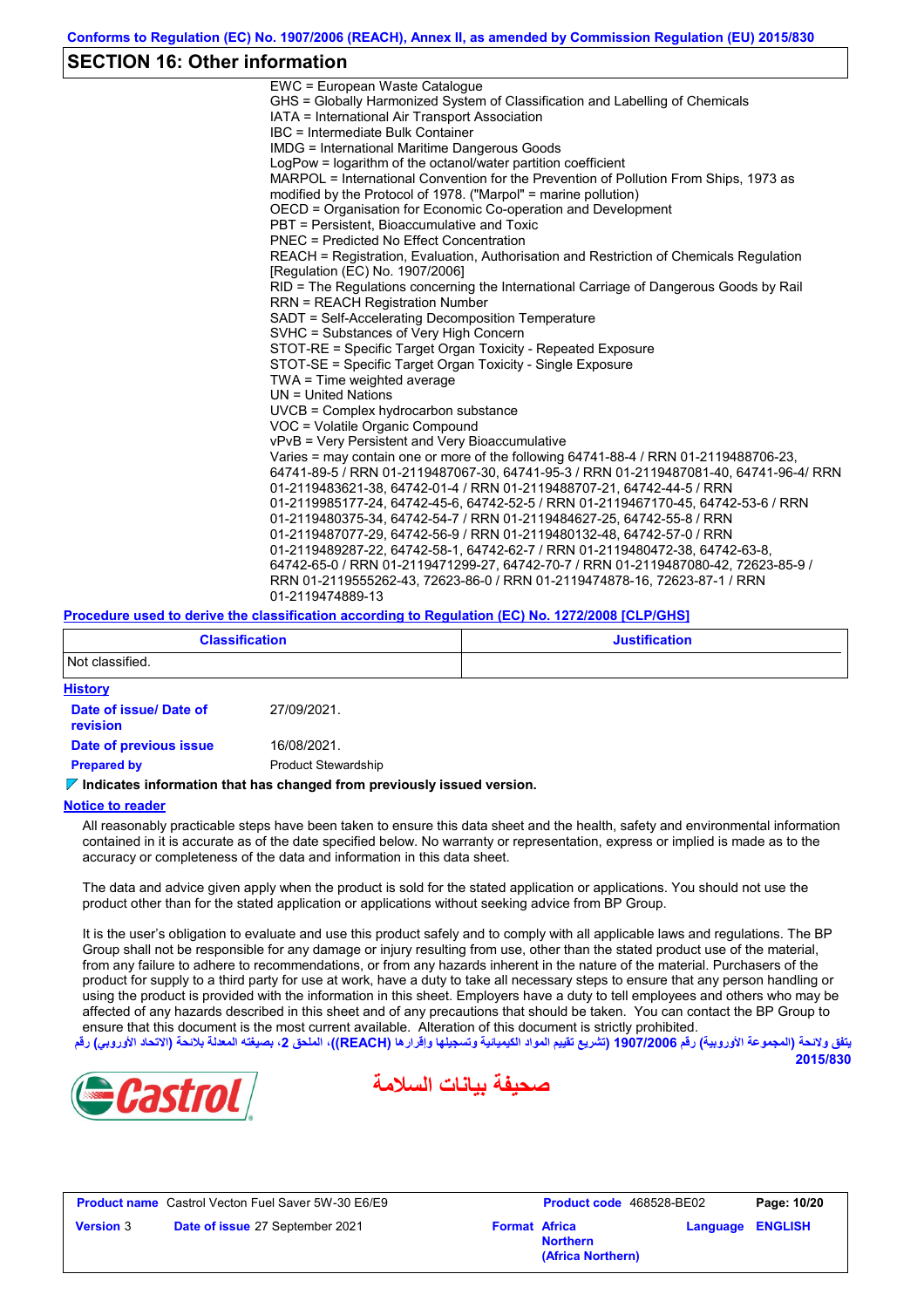|         |                                                                                                        | القسم 1: تعريف المادة/المستحضر و الشركة/المشروع |
|---------|--------------------------------------------------------------------------------------------------------|-------------------------------------------------|
|         |                                                                                                        | 1.1 مُعرَّف المُنتَج                            |
|         | Castrol Vecton Fuel Saver 5W-30 E6/E9                                                                  | اسم المنتج                                      |
|         | 468528-BE02                                                                                            | كود المنتج                                      |
|         | 468528                                                                                                 | صحيفة بيانات سلامة المادة رقم #                 |
| Liquid. |                                                                                                        | نوع المنتَج                                     |
|         |                                                                                                        | 1.3 بيانات مورّد صحيفة بيانات السلامة           |
|         | BP Southern Africa (Pty)Ltd<br>199 Oxford Road<br><b>Oxford Parks</b><br>Dunkeld, 2196<br>South Africa | المورّد                                         |
|         | infosa@za.bp.com                                                                                       | عنوان البريد الإلكترون <i>ى</i>                 |
|         |                                                                                                        | 1.4 رقم هاتف الطوارئ                            |
|         | Tygerberg Poison Centre: 0861 555 777<br>Carechem: +27 21 300 2732 (24/7)                              | رقم هاتف الطوارئ                                |

| 2.1 تصنيف المادة أو الخليط                                                                               |  |
|----------------------------------------------------------------------------------------------------------|--|
| تعريف المنتج<br>خلىط                                                                                     |  |
| التصنيف وفقاً للتنظيم (الاتحاد الأوروبي) رقم 1272/2008 [CLP/GHS]                                         |  |
| غبر مُصنَّفة.                                                                                            |  |
| مراجعة الأقسام 11 و12 للوقوف على مزيد من المعلومات المفصلة بشأن الأثار الصحية والأعراض والمخاطر البيئية. |  |

| 2.2 عناصر الوسم         |                                             |
|-------------------------|---------------------------------------------|
| كلمة التنبيه            | بدون كلمة تنبيه                             |
| عبارات المخاطر          | لا توجد تأثيرات شديدة أو مخاطر حرجة معروفة. |
| <u>عبارات التحذير</u>   |                                             |
| الوقاية                 | غير قابل للتطبيق.                           |
| الاستجابة               | غير قابل للتطبيق.                           |
| التخزين                 | غير قابل للتطبيق.                           |
| التخلص من النفاية       | غير قابل للتطبيق.                           |
| عناصر التوسيم التكميلية | صحيفة بيانات السلامة متاحة عند الطلب        |

#### **تنظیم (المجلس الأوروبي) رقم 1907/2006 (تسجیل الكیماویات وتقییمھا وترخیصھا REACH(**

| غير  قابل للتطبيق                                                                                                                                                          | المُلحق السابع عشر؛ قيود على تصنيع<br>وطرح واستخدام مواد وخلائط<br>وحاجيات مُعينة خطرة<br>متطلبات التغليف الخاصة               |
|----------------------------------------------------------------------------------------------------------------------------------------------------------------------------|--------------------------------------------------------------------------------------------------------------------------------|
| غير  قابل للتطبيق.                                                                                                                                                         | يُراعى أن تُزوَّد العبوات بأنظمة إغلاق<br>منبعة للأطفال                                                                        |
| غير  قابل للتطبيق.                                                                                                                                                         | تحذير لم <i>سى</i> من الخطر                                                                                                    |
|                                                                                                                                                                            | 2.3 الأخطار الأخرى                                                                                                             |
| المنتج لا يُلبي معايير ثبات المواد والتراكمية الأحيائية والسمية PBT أو معايير شدة الثبات وشدة التراكمية الأحيائية وفق لائحة المجلس<br>الأوروبي رقم 1907/2006، الملحق XIII. | نتائج مأخوذة من تقييم الـ PBT (البقاء<br>والسمية والتراكم البيولوجي) والـ<br>vPvB (البقاء الشديد والتراكم<br>البيولوجي الشديد) |
| This mixture does not contain any substances that are assessed to be a PBT or a vPvB.                                                                                      | <b>Product meets the criteria</b><br>for PBT or vPvB according<br>to Regulation (EC) No.<br>1907/2006, Annex XIII              |

|                  | <b>Product name</b> Castrol Vecton Fuel Saver 5W-30 E6/E9 |                      | <b>Product code</b> 468528-BE02      |                         | Page: 11/20 |
|------------------|-----------------------------------------------------------|----------------------|--------------------------------------|-------------------------|-------------|
| <b>Version 3</b> | <b>Date of issue 27 September 2021</b>                    | <b>Format Africa</b> | <b>Northern</b><br>(Africa Northern) | <b>Language ENGLISH</b> |             |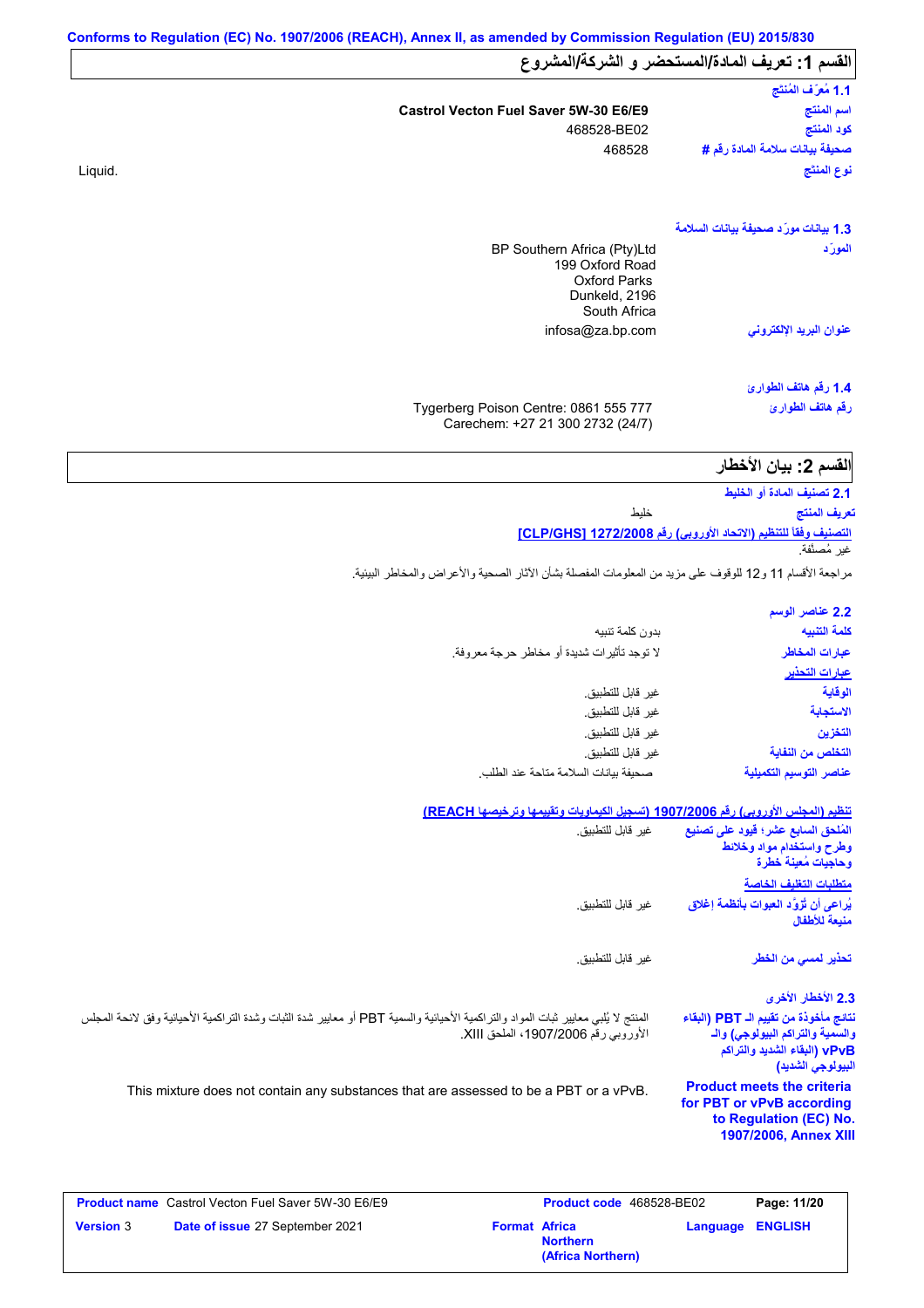# **Conforms to Regulation (EC) No. 1907/2006 (REACH), Annex II, as amended by Commission Regulation (EU) 2015/830 القسم :2 بیان الأخطار**

#### یزیل دھون الجلد. زیوت المحركات المستعملة قد یحتوي زیت المحرك المستعمل على مكونات خطیرة من الممكن ان تتسبب في سرطان الجلد. انظر معلومات التسمم، القسم 11 من نشرة البیانات ھذه. **الأخطار الأخرى التي لا تؤدي إلى تصنیف**

# القسم 3: التركيب/معلومات ع*ن* المكونات

| 3.2 خلائط                                                                                   |                                                                                                                                       |               |                                                                                  |       |
|---------------------------------------------------------------------------------------------|---------------------------------------------------------------------------------------------------------------------------------------|---------------|----------------------------------------------------------------------------------|-------|
| تعريف المنتج<br>خليط                                                                        |                                                                                                                                       |               |                                                                                  |       |
| زيت أساسي عالى النقاوة   (خلاصة DMSO 346 IP < 3%). مخزون أساسي اصطناعي. إضافات خاصة للأداء. |                                                                                                                                       |               |                                                                                  |       |
| اسم المُكوّن/المنتَج                                                                        | المُعرَفات                                                                                                                            | $\frac{9}{6}$ | تنظيم (المفوضية الأوروبية) رقم<br>1272/2008 [التصنيف<br>والتوسيم والتعبئة (CLP)] | النوع |
| مواد مقطرة (بترول)، معالجة بالهيدروجين بار افينيية بدرجة كثيفة                              | 01-2119484627-25:# REACH<br>المفوضية الأور وبية: 1-157-265<br>خدمة الملخصات الكيميائية (CAS):<br>64742-54-7<br>فهرست: 8-00-649-649    | $≥25 - ≤50$   | Asp. Tox. 1, H304                                                                | $[1]$ |
| مواد مقطرة (بترول)، خالية من الشمع بالمذيب، بار افينيية بدرجة<br>كثيفة                      | 01-2119471299-27:#REACH<br>المفوضية الأور وبية: 7-169-265<br>خدمة الملخصات الكيميائية (CAS):<br>64742-65-0<br>فهرست: 649-474-649      | ≤3            | Asp. Tox. 1, H304                                                                | $[1]$ |
| مواد مقطرة (بترول)، معالجة بالهيدر وجين بدرجة خفيفة، بار افينيية                            | 01-2119487077-29 :# REACH<br>المفوضية الأور وبية: 7-158-265<br>خدمة الملخصات الكيميائية (CAS):<br>64742-55-8<br>فهرست: 3-00-649-649   | $\leq$ 3      | Asp. Tox. 1, H304                                                                | $[1]$ |
| مقطر ات (نفط)، بر افین خفیف مذیب منز و ع الشمع                                              | 01-2119480132-48 :# REACH<br>المفوضية الأور وبية: 2-159-265<br>خدمة الملخصات الكيميائية (CAS):<br>64742-56-9<br>فهرست: 649-469-00-649 | ≤3            | Asp. Tox. 1, H304                                                                | $[1]$ |
| انظر القسم 16 لمطالعة نص بيانات الأخطار آنف الذكر كاملأ .                                   |                                                                                                                                       |               |                                                                                  |       |

## النوع

[1] المادة مُصنَّفة على أنھا ذات خطر صحي أو بیئي

[2] مادة ذات حد للتعرض في مكان العمل

[3] المادة تفي بالمعاییر الخاصة بالمواد الباقیة، السامة والمتراكمة حیویاً (PBT (بحسب تنظیم (المفوضیة الأوروبیة) رقم ،1907/2006 المُلحق الثالث عشر

[4] المادة تفي بالمعاییر الخاصة بالمواد شدیدة البقاء وشدیدة التراكم البیولوجي (vPvB (بحسب تنظیم (المفوضیة الأوروبیة) رقم ،1907/2006 المُلحق الثالث عشر

[5] مادة مقلقة قلقاً مكافِئا [6] إفصاح إضافي وفقًأ لسیاسة الشركة

القسم الثامن یعرض حدود التعرض المھني، في حال توفرھا.

# القسم **4:** تدبير الإسعاف الأول*ي*

| ړ کاناټ کې د ک<br>القسم الثامن يعرض حدود التعرض المهني، في حال توفر ها. |                                                                                                                                                                                                                                                              |
|-------------------------------------------------------------------------|--------------------------------------------------------------------------------------------------------------------------------------------------------------------------------------------------------------------------------------------------------------|
| القسم 4: تدبير الإسعاف الأولي                                           |                                                                                                                                                                                                                                                              |
| 4.1 وصف إجراءات الإسعاف الأوَّلي                                        |                                                                                                                                                                                                                                                              |
| ملامسة العين                                                            | في حالة الملامسة، يُراعى دفق الماء فوراً على الأعين لمدة لا تقل عن 15 دقيقة.  يجب إبعاد الجفون عن مقلات الأعين لضمان الشطف<br>الكامل.  يراعي التحقق من عدم وجود عدسات لاصقة أو إزالتها إن وُجدت.  يُراعي الحصول على الرعاية الطب                             |
| ملامسة الجلد                                                            | براعي غسل البشرة غسلا جيدا بالماء و الصابون أو بأحد منظفات الجلد المعترف بها ٍ لزل الثياب و الأحذية الملوثة ٍ يُراعي غسل<br>الثياب قبل إعادة استخدامها.  يراعي تنظيف الحذاء تنظيفا جيدا قبل ارتدائه ثانية.  يُراعي الحصول على الرعاية الطبية إذا حدث تهيُّج. |
| استنشاق                                                                 | في حالة الإستنشاق، يُراعى نقل المصاب إلى الهواء الطلق ِ يُراعى الحصول على الرعاية الطبية لو ظهرت أعراض ِ                                                                                                                                                     |
| الابتلاع                                                                | لا تحرض على القيء إلا إن طلب أحد أعضاء الطاقم الطبي منك أن تقوم بهذا.  يُراعى الحصول على الرعاية الطبية لو ظهرت<br>اعر اض.                                                                                                                                   |
| حماية فريق الإسعافات الأولية                                            | يُحظر القيام بأية إجراء ينطوي على مخاطرة أو بدون تدريب مناسب.                                                                                                                                                                                                |

# **4.2 أھم الأعراض والتأثیرات، الحاد منھا والمؤجل**

انظر القسم 11 لمزید من المعلومات عن التأثیرات الصحیة والأعراض.

|                  |                                                           |                                                                                           |          | آثار صحية حادة كامنة |
|------------------|-----------------------------------------------------------|-------------------------------------------------------------------------------------------|----------|----------------------|
|                  |                                                           | استتشاق الأبخر ة في الظروف المحيطة لا يمثِّل مشكلة في المعتاد، وذلك لانخفاض صغط الأبخر ة. |          | استنشاق              |
|                  |                                                           | لا توجد تأثيرات شديدة أو مخاطر حرجة معروفة.                                               |          | الابتلاع             |
|                  |                                                           | يزيل دهون الجلد. قد تسبب جفاف الجلد وتهيُّجه.                                             |          | ملامسة الحلد         |
|                  |                                                           | لا توجد تأثيرات شديدة أو مخاطر حرجة معروفة.                                               |          | ملامسة العبن         |
|                  | <b>Product name</b> Castrol Vecton Fuel Saver 5W-30 E6/E9 | Product code 468528-BE02                                                                  |          | Page: 12/20          |
| <b>Version 3</b> | Date of issue 27 September 2021                           | <b>Format Africa</b>                                                                      | Language | <b>ENGLISH</b>       |

|        | <b>duct name</b> Castrol Vecton Fuel Saver 5W-30 E6/E9 |                      | <b>Product code</b> 468528-BE02 |             | ۲a |
|--------|--------------------------------------------------------|----------------------|---------------------------------|-------------|----|
| sion 3 | <b>Date of issue 27 September 2021</b>                 | <b>Format Africa</b> | <b>Northern</b>                 | Language EN |    |
|        |                                                        |                      | (Africa Northern)               |             |    |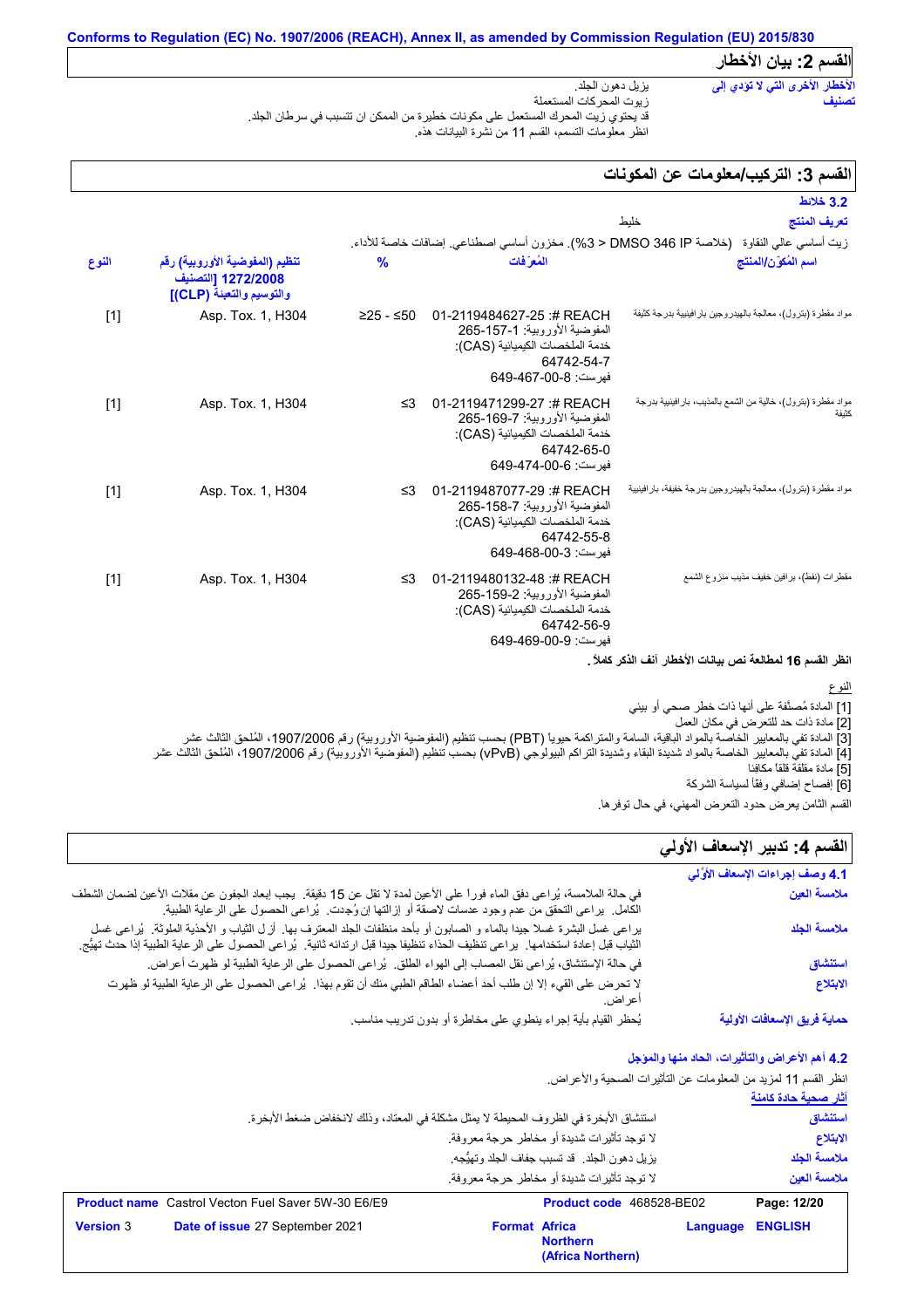| Conforms to Regulation (EC) No. 1907/2006 (REACH), Annex II, as amended by Commission Regulation (EU) 2015/830           |                               |  |
|--------------------------------------------------------------------------------------------------------------------------|-------------------------------|--|
|                                                                                                                          | القسم 4: تدبير الإسعاف الأولى |  |
| التأثيرات المتأخرة والفورية وكذلك التأثيرات المزمنة نتيجة للتعرض القصير والطويل الأمد                                    |                               |  |
| النعر ض الزائد لاستنشاق الجزيئات المتطايرة في الهواء أو الإيروسولات قد يتسبب في تهيج الجهاز التنفسي.                     | استنشاق                       |  |
| ابتلاع كميات كبيرة يمكن أن يؤدي إلى الغثيان والإسهال.                                                                    | الابتلاع                      |  |
| الملامسة بشكل متكرر أو لفترات طويلة يمكن أن تتسبب في إزالة الدهون من الجلد وتتسبب في تهيجات وتشققات و/أو التهابات جلدية. | ملامسة الجلد                  |  |
| هناك خطورة محتملة من حدوث لسعة عابرة أو احمرار عابر في حالة حدوث ملامسة العين بشكل عرضي.                                 | ملامسة العين                  |  |

# **4.3 دواعي أیة رعایة طبیة فوریة ومُعالجة خاصة مطلوبة**

یجب أن تتم المعالجة حسب الأعراض بشكل عام ویتم إجراؤھا لتخفیف حدة التأثیرات. **ملاحظات للطبیب**

|                                                                                                                                                                                                                                  | القسم 5: تدابير مكافحة النار                               |
|----------------------------------------------------------------------------------------------------------------------------------------------------------------------------------------------------------------------------------|------------------------------------------------------------|
|                                                                                                                                                                                                                                  | 5.1 وسائل الإطفاء                                          |
| في حالة نشوب حريق، استخدم الرغوة والمواد الكيميائية الجافة أو مطفأة حريق أو بخاخة بها ثاني أكسيد الكربون.                                                                                                                        | وسائل الإطفاء المناسبة                                     |
| لا تستخدم المياه النفاثة.  قد يُسبب استخدام القواطع المائية النفاثة انتشار الحريق نتيجة تطاير المنتج المحترق وتناثره.                                                                                                            | وسائل الإطفاء غير المناسبة                                 |
|                                                                                                                                                                                                                                  | 5.2 الأخطار الخاصة الناجمة عن المادة أو الخليط             |
| سوف يحدث تزايد في الضغط وقد تنفجر الحاوية في حالة حدوث حريق أو تسخين.                                                                                                                                                            | الأخطار الناجمة عن المادة أو الخليط                        |
| نواتج الاحتراق قد تشمل ما يلي:<br>أكاسيد الكربون (CO2, CO)                                                                                                                                                                       | منتجات احتراق خطرة                                         |
|                                                                                                                                                                                                                                  | 5.3 نصائح لمكافحي الحريق                                   |
| يُحظر القيام بأية إجراء ينطوي على مخاطرة أو بدون تدريب مناسب.  يراعي عزل المكان على الفور و ذلك بإخلاء الأفراد المتواجدين<br>على مقربة من الحادث في حالة نشوب حريق.                                                              | إحتياطات خاصة لمكافحي الحريق                               |
| ينبغي أن يرتدي مكافحو الحرائق التجهيزات الواقية المناسبة و جهاز تنفس مكتفي ذاتيًا (SCBA) ذا وحدة كاملة للوجه يعمل في نمط<br>الضغط الموجب   ثياب مكافحي الحريق (بما فيها الخوذات والأحذية والقفازات الواقية) التي تتفق والمعيار ا | معدات الحماية الشخصية والاحتياطات<br>اللازمة لعمال الإطفاء |

تكفل مُستوى أساسیاً من الحمایة من الحوادث الكیماویة.

<mark>القسم 6: تدابیر مواجهة التسرب العارض</mark>

| 6.1 لاحتياطات الشخصية ومعدات الحماية وإجراءات الطوارئ |                                                                                                                                                                                                                                                                                                                                                                                                                                    |
|-------------------------------------------------------|------------------------------------------------------------------------------------------------------------------------------------------------------------------------------------------------------------------------------------------------------------------------------------------------------------------------------------------------------------------------------------------------------------------------------------|
| للأفراد من خارج فريق الطوارئ                          | يُحظر القيام بأية إجراء ينطوي على مخاطرة أو بدون ندريب مناسب.  يراعي إخلاء المناطق المجاورة.  يراعي عدم السماح بالدخول<br>لكل من لا يرتدي الثياب الواقية أو من لا حاجة لك بهم من الأفراد.  يراعي نجنب ملامسة المادة المنسكبة أو السير عليها.  قد نكون<br>الأرضيات زلقة؛ يجب توخي العناية لتجنب السقوط.  ارتدي التجهيزات الواقية الشخصية المُلائمة.                                                                                 |
| لمسعفي الطوارئ                                        | إذا لزم الأمر ارتداء ثياباً خاصة للتعامل مع الانسكاب، يُرجى أخذ ما ورد في القسم 8 من معلومات حول المواد المناسبة وغير المناسبة<br>في الحسبان.   راجع كذلك المعلومات الواردة في قسم "للأفراد من خار ج فريق الطوارئ".                                                                                                                                                                                                                |
| 6.2 الاحتياطات البينية                                | تجنب تناثر المادة المنسكبة وجريانها السطحي ووصولها إلى التربة و المجاري المائية والبالوعات ومجاري الصرف.  يُراعى إبلاغ<br>السلطات المعنية لو تسبب المنتج في تلوث البيئة (مجاري الصرف، المجاري المائية، التربة أو الهواء).                                                                                                                                                                                                          |
| 6.3 طرائق ومواد الاحتواء والتنظيف                     |                                                                                                                                                                                                                                                                                                                                                                                                                                    |
| أنسكاب صغير                                           | يُراعى وقف التسرب إن لم ينطو ذلك على مخاطرة.  يراعى نقل الأوعية من منطقة الانسكاب.  يُراعى امتصاصها بمادة خاملة، ثم<br>إيداعها إحدى الحاويات المُلائمة للتخلص من النفاية.   تخلص منها عن طريق أحد مقاولي التخلص من النفايات المر خصين                                                                                                                                                                                              |
| ا <mark>نسكاب كبير</mark>                             | يُراعي وقف التسرب إن لم ينطو ذلك على مخاطرة.  يراعي نقل الأوعية من منطقة الانسكاب.  امنع دخولها في بالوعات الصرف، و<br>المعباري المائية، أو البدرومات، أو المناطق المعصورة.  يُراعي احتواء الانسكاب وجمعه بمادة ماصةٍ غير قابلة للاحتراق مثل الرمل،<br>أو التراب، أو الفرميكيوليت، أو تراب دياتومي، ثم وضعها في إحدى الحاويات للتخلص منها بما يتفق واللوائح المحلية. تخلص منها عن<br>طريق أحد مقاولي التخلص من النفايات المر خصين. |
| 6.4 مرجع للأقسام الأخرى                               | انظر القسم 1 لمعرفة بيانات الاتصال في أحوال الطوارئ.<br>انظر القسم 5 الخاص بإجراءات مكافحة الحريق.<br>انظر القسم 8 للحصول على معلومات عن التجهيزات الوقائية الشخصية المُلائمة.<br>انظر القسم 12 للاطلاع على الاحتياطات البيئية.<br>انظر القسم 13 لمزيد من المعلومات حول مُعالجة النفايات                                                                                                                                           |

|                  | <b>Product name</b> Castrol Vecton Fuel Saver 5W-30 E6/E9 |                      | <b>Product code</b> 468528-BE02      | Page: 13/20             |
|------------------|-----------------------------------------------------------|----------------------|--------------------------------------|-------------------------|
| <b>Version 3</b> | Date of issue 27 September 2021                           | <b>Format Africa</b> | <b>Northern</b><br>(Africa Northern) | <b>Language ENGLISH</b> |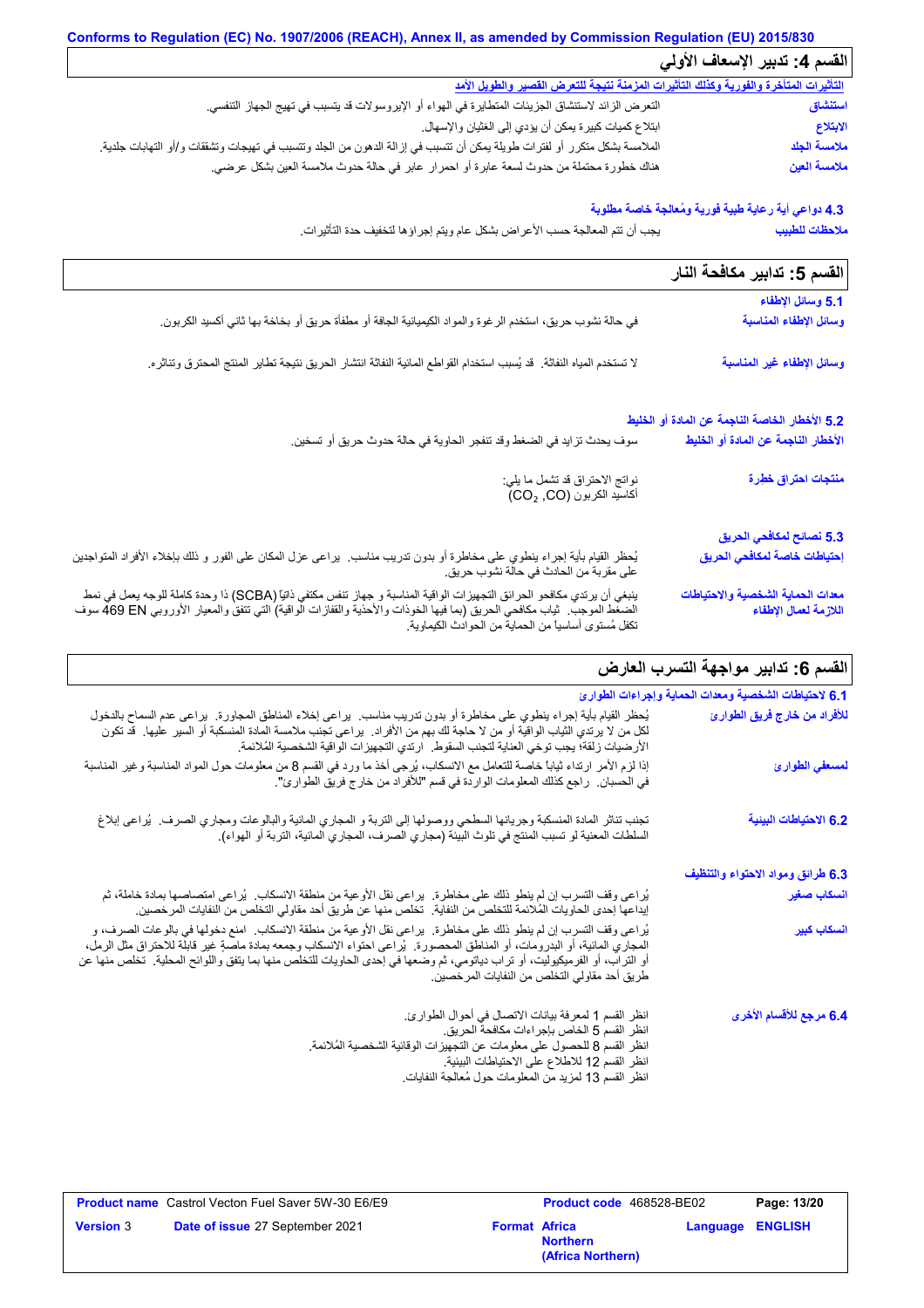| ارتدي التجهيزات الواقية الشخصية المُلائمة.                                                                                                                                                                                                                                                                                                                                        |
|-----------------------------------------------------------------------------------------------------------------------------------------------------------------------------------------------------------------------------------------------------------------------------------------------------------------------------------------------------------------------------------|
| بِحظر تناول الطعام، والشراب، والتدخين في الأماكن التي يجري التعامل فيها مع هذه المادة سواء بالمناولة، التخزين أو المعالجة<br>يُراعى الإغتسال جيداً بعد مناولتها ِ اخلع النَّياب المُلوَّثة والتجهيزات الوقائية قبلٌ دخول الأماكن المخصصة للطعام انظر القسم<br>8 لمزيد من المعلومات حول إجراءات الحفاظ على الصحة.                                                                  |
| خزن المادة وفقاً لتعليمات السلطات المحلية. ۗ يُغزِّن في مكان جاف، وبارد وجيد التهوية، بعيدا عن المواد غير المتوافقة (انظر القسم<br>10). يُراعى الحفظ بعيدا عن الحرارة وضوء الشمس المباشر. يراعى غلق الوعاء غلقا ناما محكما إلى أن يُعدّ للاستخدام. لابد من<br>إحكام غلق الأوعية التي قد فُتِحت و تركها في وضع قائم و ذلك لتلافي حدوث تسريب.  يجب أن يتم التخزين والاستعمال فقط في |
| التعرض لدرجات الحرارة العالية لفترات طويلة                                                                                                                                                                                                                                                                                                                                        |
| معدات/حاويات مصممة للاستخدام مع هذا المنتج.  يُحظر التخزين في حاويات لا تحمل كتابة توضيحية.                                                                                                                                                                                                                                                                                       |

# **القسم :8 ضوابط التعرض/الحمایة الشخصیة**

|                                                                                                                                                                                                                                                                                                                                                                                                                                                                                                                                                                                                                                                                                                                                                                                                                                                                                                  | 8.1 بارامترات التحكم                                   |
|--------------------------------------------------------------------------------------------------------------------------------------------------------------------------------------------------------------------------------------------------------------------------------------------------------------------------------------------------------------------------------------------------------------------------------------------------------------------------------------------------------------------------------------------------------------------------------------------------------------------------------------------------------------------------------------------------------------------------------------------------------------------------------------------------------------------------------------------------------------------------------------------------|--------------------------------------------------------|
| قيمة حد التعرض غير معروفة.                                                                                                                                                                                                                                                                                                                                                                                                                                                                                                                                                                                                                                                                                                                                                                                                                                                                       | <u>حدود التعرض المهني</u>                              |
| في الوقت الذي قد يُظهر حد التعرض المهني (OEL) مكونات معينة في هذا القسم، فإن مكونات أخرى قد توجد في الغبار أو البخار أو الرذاذ الناجم. لذا، فإن حد تعرض مهني معين<br>قد لا ينطبق على المنتج ككل وإنما يدرج للإرشاد والتوجيه فقط                                                                                                                                                                                                                                                                                                                                                                                                                                                                                                                                                                                                                                                                  |                                                        |
| إن كان هذا المنتَج بحتوي على مُكرِّنات لها حدود تعرُّض، قد يكون من المطلوب إجراء متابعة حيوية أو متابعة الأشخاص أو مكان<br>العمل كي يتسنى تحديد مدى فاعلية التهوية، أو إجراءات التحكم الأخرى و/أو مدى ضرورة استخدام الأجهزة التنفسية الواقية.  تنبغي<br>الإشارة إلى معايير الْمُراقَبة، من مثل ما يلي:  المعيار الأوروبي 680 EN (أجواء موقع العمل - إرشادات تقييم التعرض لعوامل<br>كيماوية بالاستنشاق لمقارنتها بالقيع الحدية واستراتيجية القياس)  المعيار الأوروبي 14042 DN (أجواء موقع المعل - دليل اتخاذ<br>وتطبيق إجراءات تقييم التعرض للعوامل البيولوجية والكيماوية)  المعيار الأوروبي 482 Bd (أجواء موقع العمل - المنطلبات العامة<br>لأداء إجراءات قياس العوامل الكيماوية)  سيكون من المطلوب كذلك الرجوع إلى وثانق التوجيه الوطنية الخاصة بطرق تحديد المواد<br>الخطر ة                                                                                                                     | إجراءات المتابعة الموصى بها                            |
|                                                                                                                                                                                                                                                                                                                                                                                                                                                                                                                                                                                                                                                                                                                                                                                                                                                                                                  | <u>مستوی مشتق غیر موثر</u>                             |
|                                                                                                                                                                                                                                                                                                                                                                                                                                                                                                                                                                                                                                                                                                                                                                                                                                                                                                  | DNELs/DMELs غير مُتاحة.                                |
|                                                                                                                                                                                                                                                                                                                                                                                                                                                                                                                                                                                                                                                                                                                                                                                                                                                                                                  | ا <mark>لـ PNEC = تركَّز عدم التأثير المُتوفَّع</mark> |
|                                                                                                                                                                                                                                                                                                                                                                                                                                                                                                                                                                                                                                                                                                                                                                                                                                                                                                  | PNECs غير مُتاحة.                                      |
|                                                                                                                                                                                                                                                                                                                                                                                                                                                                                                                                                                                                                                                                                                                                                                                                                                                                                                  | 8.2 ضوابط التعرض                                       |
| احرص على توفير تهوية للعوادم أو الوسائل الهندسية الاخرى للحماية، وذلك للإبقاء على مستويات التركيز المعنية للمواد العالقة بالهواء<br>دون حدود التعرض المقبولة لها على الصعيد المهنى<br>يجب تقييم جميع الأنشطة المرتبطة بالمواد الكيميائية من حيث مخاطر ها على الصحة، وذلك لضمان التحكم في معدلات التعرض بالشكل<br>المناسب. لا يجوز فحص معدات الوقاية الشخصية إلا بعد تقييم الأشكال الأخرى لإجراءات التحكم (على سبيل المثال عمليات التحكم<br>الهندسية) بالشكل المناسب.  يجب أن تتوافق معدات الوقاية الشخصية مع المواصفات المعنية وأن تكون مناسبة للاستخدام، ويجب الحفاظ<br>عليها في حالة جيدة وصيانتها بشكل سليم<br>يجب التشاور مع مورد معدات الوقاية الشخصية لطلب المشورة بشأن الاختيار والمواصفات المعنية   لمزيد من المعلومات، اتصل<br>بالهيئة المحلية للمواصفات<br>القرار النهائي لاختيار معدات الوقاية يعتمد على تقييم المخاطر ـ ومن المهم التأكد من ملاءمة جميع عناصر معدات الوقاية الشخصية. | الضوابط الهندسية المناسبة                              |
|                                                                                                                                                                                                                                                                                                                                                                                                                                                                                                                                                                                                                                                                                                                                                                                                                                                                                                  | <u>تدابير الحماية الفردية</u>                          |
| اغسل اليدين، والذراعين، والوجه غسلاً تاماً بعد مناولة المنتجات الكيميائية، وعند الأكل والتدخين، وفي نهاية فترة العمل تأكد من<br>وجود محطات غسلٍل الأعين وأدشاش الأمان على مقربة من موقع العمل.                                                                                                                                                                                                                                                                                                                                                                                                                                                                                                                                                                                                                                                                                                   | إجراءات النظافة الشخصية                                |
|                                                                                                                                                                                                                                                                                                                                                                                                                                                                                                                                                                                                                                                                                                                                                                                                                                                                                                  | حماية تنفسية                                           |
| في حالة عدم كفاية التهوية، يُراعى ارتداء تجهيزات تنفسية ملائمة.<br>يعتمد الاختيار الصحيح لتجهيزات حماية الجهاز التنفسي على المواد الكيميائية التي يتم التعامل معها وظروف العمل والاستخدام وحالة<br>تجهيزات حماية الجهاز التنفسي. يجب وضع تدابير أمان تتناسب مع كل استخدام مقرر . لذلك يجب اختيار تجهيزات حماية الجهاز<br>التنفسي بالتشاور مع المورد / الشركة الصانعة مع مراعاة التقييم الكامل لظروف العمل.<br>نظار ات أمان ذات ساتر ات جانبية.                                                                                                                                                                                                                                                                                                                                                                                                                                                   | أدوات حماية الوجه/العين                                |
| معلومات عامة:                                                                                                                                                                                                                                                                                                                                                                                                                                                                                                                                                                                                                                                                                                                                                                                                                                                                                    | <u>حماية للجلد</u><br>حماية يدوية                      |
| ظرًا لتفاوت الظروف الخاصة لبيئات العمل واختلاف ممارسات التعامل مع المواد، فيجب وضع تدابير أمان تتناسب مع كل استخدام<br>مقرر ـ يعتمد الاختيار الصحيح لقفازات الحماية على المواد الكيميائية التي يتم التعامل معها وظروف العمل والاستخدام معظم القفازات<br>توفر الحماية لفترة زمنية محدودة فقط قبل وجود التخلص منها واستبدالها (حتى أفضل القفازات المقاومة للمواد الكيميانية تتآكل بفعل<br>التعر ض المتكر ر للمواد الكيميائية).<br>يجب اختيار القفازات بالتشاور مع المورد / الشركة الصانعة مع مراعاة التقييم الكامل لظروف العمل.<br>يُنصح باستخدام: ففاز ات نيتريل.                                                                                                                                                                                                                                                                                                                                 |                                                        |
| الزمن اللازم للاختراق:                                                                                                                                                                                                                                                                                                                                                                                                                                                                                                                                                                                                                                                                                                                                                                                                                                                                           |                                                        |
| <b>Product name</b> Castrol Vecton Fuel Saver 5W-30 E6/E9<br>Product code 468528-BE02                                                                                                                                                                                                                                                                                                                                                                                                                                                                                                                                                                                                                                                                                                                                                                                                            | Page: 14/20                                            |
| Date of issue 27 September 2021<br><b>Version 3</b><br><b>Format Africa</b><br>Language<br><b>Northern</b><br>(Africa Northern)                                                                                                                                                                                                                                                                                                                                                                                                                                                                                                                                                                                                                                                                                                                                                                  | <b>ENGLISH</b>                                         |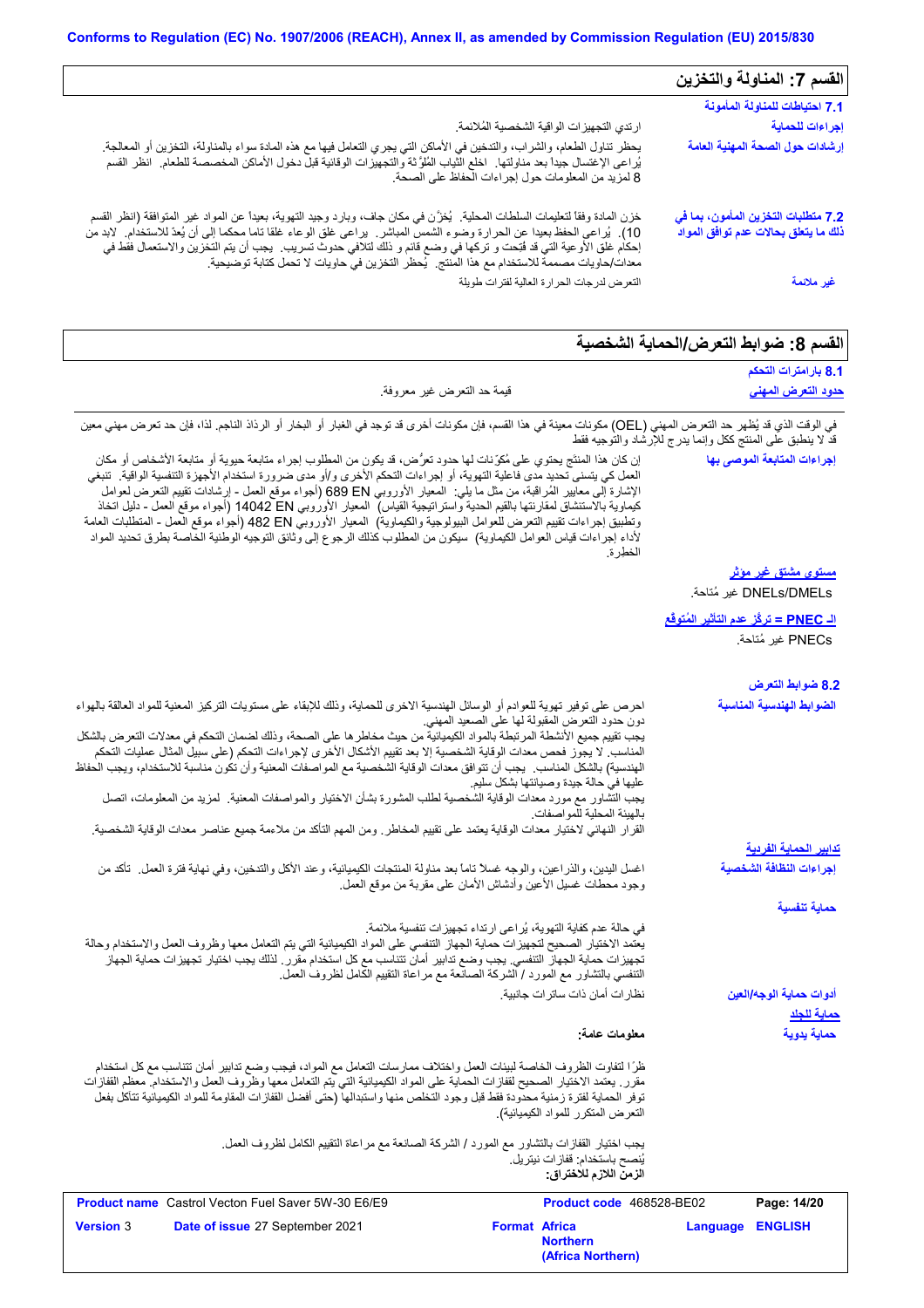|                                | ثجمع بيانات زمن الاختراق من مصنعي القفاز تحت ظروف الاختبار المعملية وتمثل المدة أو الفترة المتوقعة التي يؤمن خلالها القفاز<br>حماية من تسرب المادة أو نفاذها. ومن الأهمية بمكان مراعاة طبيعة ظروف العمل الفعيلة عند اتباع توصيات زمن الاختراق. ويتعين<br>دائمًا التشاور مع مورد القفازات للوقوف على معلومات تقنية وفنية محدثة بشأن زمن الاختراق لنوع القفاز الموصىي به.<br>فيما يلِّي توصياتنا بخصوص اختيار  القفاز اتS:                                                                                                                                                                                                                     |
|--------------------------------|----------------------------------------------------------------------------------------------------------------------------------------------------------------------------------------------------------------------------------------------------------------------------------------------------------------------------------------------------------------------------------------------------------------------------------------------------------------------------------------------------------------------------------------------------------------------------------------------------------------------------------------------|
|                                | الملامسة المستمرة:                                                                                                                                                                                                                                                                                                                                                                                                                                                                                                                                                                                                                           |
|                                | ففازات بفترة اختراق لا تقل عن 240 دقيقة، أو >480 دقيقة، إذا أمكن الحصول على قفازات مناسبة.<br>إذا لم تتوفر قفازات مناسبة تضمن الحماية بهذا المستوى، فمن الممكن استخدام قفازات بفترات حماية أقل طالما هناك قواعد مناسبة يتم<br>الالتزام بها لصيانة القفازات واستبدالها                                                                                                                                                                                                                                                                                                                                                                        |
|                                | الحماية من الرذاذ قصيرة الأجل                                                                                                                                                                                                                                                                                                                                                                                                                                                                                                                                                                                                                |
|                                | توصيات فتر ات الاختر اق كما سبق.<br>يمكن في المعتاد استخدام القفازات ذات فترات الاختراق القصيرة للأعمال التي يتم فيها التعرض للزيوت لفترات قصيرة وعابرة. لذلك،<br>يجب أن تكون هناك قواعد مناسبة يتم الالتزام بها بشكل تام لصيانة القفازات واستبدالها.<br>سمك الففاز :                                                                                                                                                                                                                                                                                                                                                                        |
|                                | بالنسبة للاستخدامات العامة، فإننا نوصـي بقفاز بسُمك يزيد على 0.35 مم.                                                                                                                                                                                                                                                                                                                                                                                                                                                                                                                                                                        |
|                                | يجب التأكيد والتشديد أن سُمك القفاز لا يمثل بالضرورة مؤشرًا موثوقًا على مقاومة القفاز لمادة كيميائية معينة، ذلك أن كفاءة مقاومة<br>التسرب للقفاز ستكون معتمدة على تركيب المادة المصنعة منها القفاز تحديدًا. لذا فإن اختيار القفاز يجب أن يستند على عوامل ومتطلبات<br>المهمة ومعرفة بأزمان الاختراق.<br>كذلك قد يتنوع سُمك القفاز بناء على مُصنع القفاز، ونوع القفاز وموديل القفاز لذا، يجب أخذ بيانات المصنع الفنية بالحسبان وذلك<br>لضمان القفاز الأكثر مناسبة للمهمة                                                                                                                                                                       |
|                                | ملاحظة: اعتمادًا على نوع النشاط قيد الممارسة، فإن القفازات ذات السُمك المختلف قد تكون مطلوبة لمهام مُحددة. على سبيل المثال:                                                                                                                                                                                                                                                                                                                                                                                                                                                                                                                  |
|                                | • قد يتطلب الأمر القفازات الرقيقة (بسُمك يبلغ 0.1 مم أو أقل) متى تطلب الأمر درجة من المهارة اليدوية والبراعة. ومع ذلك، فإن مثل<br>هذه القفازات ينتظر منها أن توفر الحماية لفترة قصيرة، وعادة ما تكون للاستخدام مرة واحدة ثم يجري التخلص منها.                                                                                                                                                                                                                                                                                                                                                                                                |
|                                | • قد تبرز الحاجة لقفازات أكثر سُمكًا (حتى 3 مم أو أكثر ) في حالة المخاطر الميكانيكية (وكذلك الكيميائية)؛ أي متى كان هناك احتمال<br>للتأكل أو القشط أو الثقب.                                                                                                                                                                                                                                                                                                                                                                                                                                                                                 |
| الجلد والجسم                   | استخدام الملابس الواقية يعتبر من الممارسات الجيدة في المجال الصناعي.<br>يجب انتقاء التجهيزات الشخصية الواقية للجسم بما يتفق والمهمة التي يجري القيام بها والمخاطر التي تنطوي عليها، كما يجب أن<br>يعتمدها أحد المختصين قبل التعامل مع هذا المنتج<br>بدلات العمل المصنوعة من القطن أو البوليستر/القطن توفر الحماية فقط من التلوث السطحي الخفيف الذي لا يصل إلى الجلد ٍ ويجب<br>غسل بدلات العمل بصفة منتظمة ٍ عندما تزداد خطورة تعرض الجلد للمواد (على سبيل المثال عند تنظيف المواد المنسكبة أو في حالة<br>وجود خطورة من تناثر الرذاذ)، فيجب ارتداء إزارات مقاومة للمواد الكيميائية و/أو أحذية وسترات غير منفذة للمواد الكيميائية <sub>.</sub> |
| <u>يتعين مراجعة المعايير :</u> | حماية تنفسية: 529 EN<br>قفازات: 374 EN ,420 EN<br>حماية للعين: 166 EN<br>الترشيح نصف الوجهي: 149 EN<br>الترشيح نصف الوجهي ذي الصمام: 405 EN<br>قناع نصفي: 140 EN مرشح إضافي<br>قذاع وجهي كامل: 136 EN مرشح إضافي<br>مرشحات الجزئيات: 143 EN<br>مرشحات الغاز / المشتركة: 14387 EN                                                                                                                                                                                                                                                                                                                                                             |
| ضوابط التعرض البينى            | ننصح بفحص الإنبعاثات الصادرة من أجهزة العمل والتهوية، للتأكد من استيفائها لمتطلبات قانون حماية البيئة في بعض الحالات، قد<br>يكون من الضروري استخدام أجهزة غسل الدُّخان، أو المُرشِّحات أو إجراء تعديلاتٍ هندسية للمُعِدَّات، كي يتسنى تقليل الانبعاثات إلى<br>مستويات مقبولة.                                                                                                                                                                                                                                                                                                                                                                |

# ا<mark>لقسم 9: الخصائص الفیزیائیة والكیمیائیة</mark>

|                  |                                                           |                      | 9.1 معلومات حول الخواص الكيميانية والفيزيانية الأساسية |          |                                      |
|------------------|-----------------------------------------------------------|----------------------|--------------------------------------------------------|----------|--------------------------------------|
|                  |                                                           |                      |                                                        |          | للمظهر                               |
|                  |                                                           |                      | سائل.                                                  |          | الحالة الفيزيانية                    |
|                  |                                                           |                      | كهر مان. [فاتح]                                        |          | اللون                                |
|                  |                                                           |                      | غير متوفرة.                                            |          | الرائحة                              |
|                  |                                                           |                      | غير متوفرة.                                            |          | عتبة الرائحة                         |
|                  |                                                           |                      | غير  قابل للتطبيق.                                     |          | الأس الهيدروجيني pH                  |
|                  |                                                           |                      | غير متوفرة                                             |          | نقطة الانصهار إنقطة التجمد           |
|                  |                                                           |                      | غير متوفرة.                                            |          | نقطة الغليان الأوَّلية ونطاق الغليان |
|                  |                                                           |                      | -48 $^{\circ}$ C                                       |          | نقطة الإنسكاب                        |
|                  | <b>Product name</b> Castrol Vecton Fuel Saver 5W-30 E6/E9 |                      | Product code 468528-BE02                               |          | Page: 15/20                          |
| <b>Version 3</b> | Date of issue 27 September 2021                           | <b>Format Africa</b> | <b>Northern</b><br>(Africa Northern)                   | Language | <b>ENGLISH</b>                       |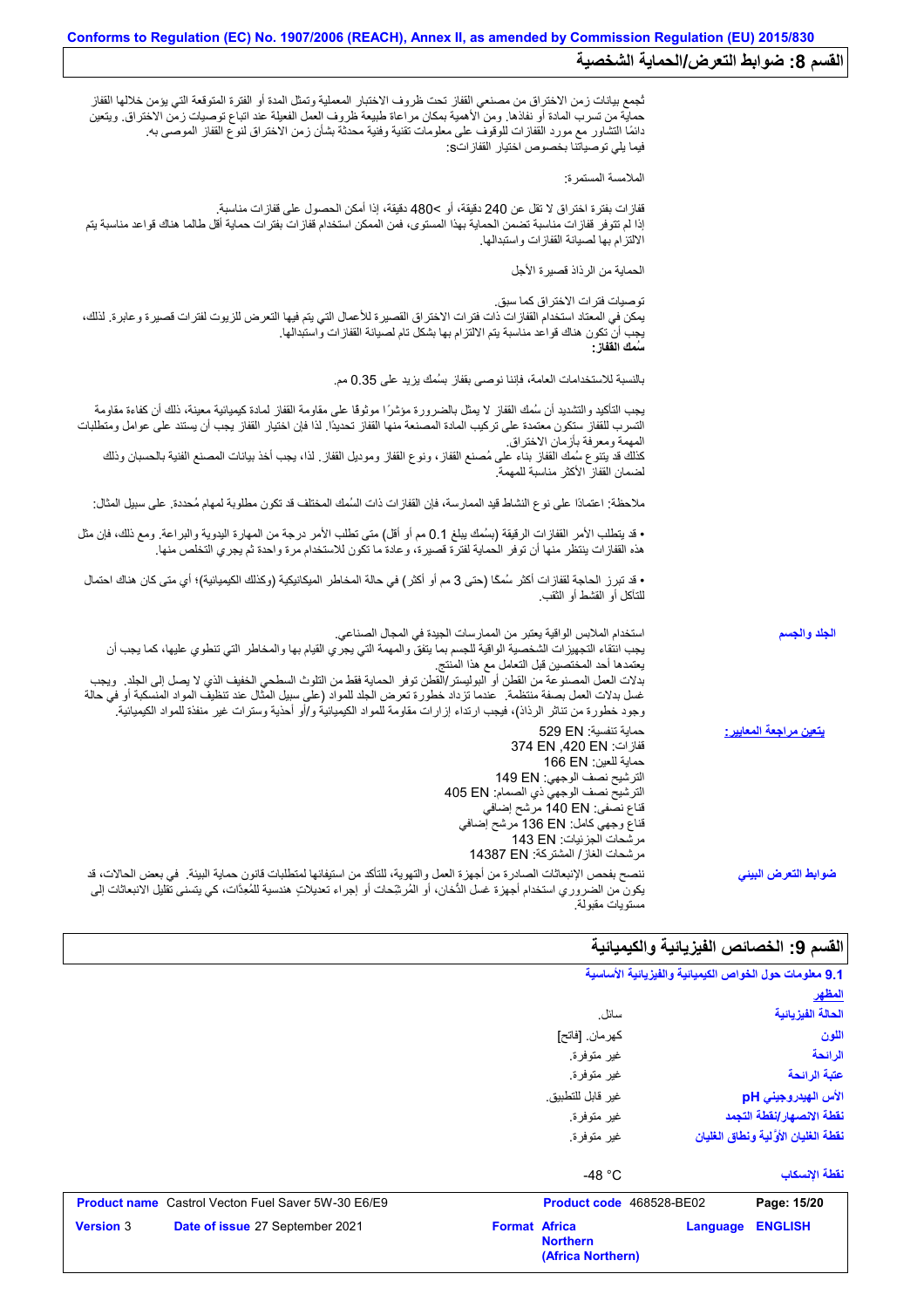| نقطة الوميض                                       | كأس مغلق: C°199 (390.2 ف) [جهاز بنسكي-مارتينز .]<br>جهاز الكأس المفتوحة: 228°C (442.4 ف) [جهاز كليفلاند ]                          |
|---------------------------------------------------|------------------------------------------------------------------------------------------------------------------------------------|
| معدل التبخر                                       | غير متوفرة.                                                                                                                        |
| القابلية للالتهاب (مادة صلبة، غاز)                | غير متوفرة.                                                                                                                        |
| الحدود العليا/الدنيا لقابلية الاشتعال أو الانفجار | غير متوفرة.                                                                                                                        |
| الضغط البخاري                                     | غير متوفرة.                                                                                                                        |
| الكثافة البخارية                                  | غير متوفرة.                                                                                                                        |
| الكثافة النسبية                                   | غير متوفرة.                                                                                                                        |
| الكثافة                                           | <1000 كجم/m3 (2°15) aic (q/cm3 1)                                                                                                  |
| الذوبانية (نيات)                                  | غير ذؤوب في الماء.                                                                                                                 |
| معامل تفريق الأوكتانول/الماء                      | غير متوفرة.                                                                                                                        |
| درجة حرارة الاشتعال الذاتى                        | غير متوفرة.                                                                                                                        |
| درجة حرارة الانحلال                               | غير متوفرة.                                                                                                                        |
| اللزوجة                                           | كينماتي: S <sup>2</sup> mm 69.47/ (69.47 سنتي ستوك) عند C°40<br>كينماتي: 11.5 إلى 29.29 S2mm/ (11.5 إلى 12.29 سنتي ستوك) عند 100°C |
| الخواص الانفجارية                                 | غير متوفرة.                                                                                                                        |
| خواص مؤكسدة                                       | غير متوفرة.                                                                                                                        |
|                                                   |                                                                                                                                    |

## **9.2 المعلومات الأخرى**

لیس ھناك مزید من المعلومات.

| القسم 10: الثبات الكيميائي والقابلية للتفاعل |                                                                                                                          |
|----------------------------------------------|--------------------------------------------------------------------------------------------------------------------------|
| 10.1 التفاعلية                               | لا تتاح بيانات اختبار أخرى معينة لهذا المنتج.  ارجع إلى الظروف التي يجب تجنبها والمواد غير المتوافقة لمزيد من المعلومات. |
| 10.2 الثبات الكيميائي                        | المُنتَج ثابت.                                                                                                           |
| 10.3 إمكانية التفاعلات الخطرة                | لن تحدث تفاعلات خطرة في ظروف التخزين والاستخدام العادية.<br>لن تحدث بلمرة خطرة في ظروف التخزين والاستخدام العادية.       |
| 10.4 الظروف التي ينبغي تجنبها                | يجب تجنب جميع مصادر الاشتعال الممكنة (شرر أو لهب).                                                                       |
| 10.5 المواد غير المتوافقة                    | نتفاعل أو غير منطابقة مع المواد النالية: مواد مؤكسدة                                                                     |
| 10.6 نواتج الانحلال الخطرة                   | في ظروف التخزين والاستخدام العادية، من غير المنتظر أن تتولَّد نواتج تحلل خطِرة.                                          |

# **القسم :11 المعلومات السمومیة**

| 11.1 معلومات حول الآثار السمية<br>تقديرات السمية الحادة |                                                                                         |
|---------------------------------------------------------|-----------------------------------------------------------------------------------------|
| N/A                                                     |                                                                                         |
| معلومات عن سُبُل التعرض المرجحة                         | سُبْل الدخول المُرتقَبَة: جلدي, استنشاق                                                 |
| <u>آثار صحية حادة كا</u> منة                            |                                                                                         |
| استنشاق                                                 | استتشاق الأبخرة في الظروف المحيطة لا يمثِّل مشكلة في المعتاد، وذلك لانخفاض ضغط الأبخرة. |
| الابتلاع                                                | لا توجد تأثيرات شديدة أو مخاطر حرجة معروفة.                                             |
| ملامسة الجلد                                            | يزيل دهون الجلد _ قد تسبب جفاف الجلد وتهيُّجه ِ                                         |
| ملامسة العين                                            | لا توجد تأثيرات شديدة أو مخاطر حرجة معروفة.                                             |
| أعراض متعلقة بالخواص السمية والكيميائية والفيزيانية     |                                                                                         |
| استنشاق                                                 | ليست هناك بيانات معينة.                                                                 |
| الابتلاع                                                | ليست هناك بيانات معينة.                                                                 |

| <b>Product name</b> Castrol Vecton Fuel Saver 5W-30 E6/E9  |                      | Product code 468528-BE02             |                  | Page: 16/20 |
|------------------------------------------------------------|----------------------|--------------------------------------|------------------|-------------|
| <b>Version 3</b><br><b>Date of issue 27 September 2021</b> | <b>Format Africa</b> | <b>Northern</b><br>(Africa Northern) | Language ENGLISH |             |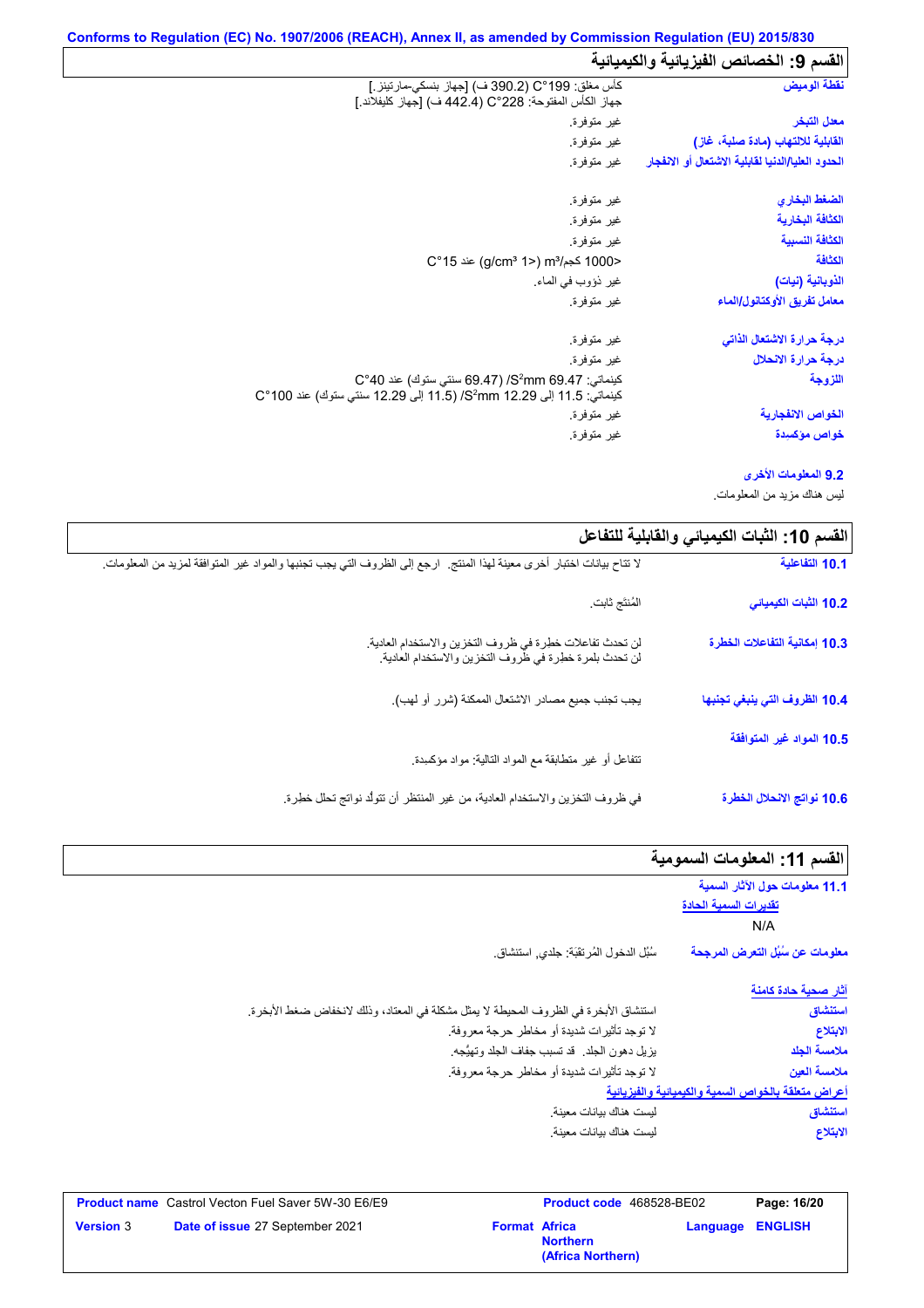# **Conforms to Regulation (EC) No. 1907/2006 (REACH), Annex II, as amended by Commission Regulation (EU) 2015/830**

| القسم 11: المعلومات السمومية |                                                                                                                                                                                                                                                                                                                                                                                        |
|------------------------------|----------------------------------------------------------------------------------------------------------------------------------------------------------------------------------------------------------------------------------------------------------------------------------------------------------------------------------------------------------------------------------------|
| ملامسة الجلد                 | الأعراض الضائرة قد تشمل ما يلي:<br>الحفاف<br>التشقق                                                                                                                                                                                                                                                                                                                                    |
| ملامسة العين                 | ليست هناك بيانات معينة.                                                                                                                                                                                                                                                                                                                                                                |
|                              | التأثيرات المتأخرة والفورية وكذلك التأثيرات المزمنة نتيجة للتعرض القصير والطويل الأمد                                                                                                                                                                                                                                                                                                  |
| استنشاق                      | التعرض الزائد لاستنشاق الجزيئات المتطايرة في الهواء أو الإيروسولات قد يتسبب في تهيج الجهاز التنفسي.                                                                                                                                                                                                                                                                                    |
| الابتلاع                     | ابنلاع كميات كبيرة يمكن أن يؤدي إلى الغثيان والإسهال.                                                                                                                                                                                                                                                                                                                                  |
| ملامسة الجلد                 | الملامسة بشكل منكرر أو لفترات طويلة يمكن أن تتسبب في إزالة الدهون من الجلد وتتسبب في تهيجات وتشققات و/أو التهابات جلدية <sub>.</sub>                                                                                                                                                                                                                                                   |
| ملامسة العين                 | هناك خطورة محتملة من حدوث لسعة عابرة أو احمرار عابر في حالة حدوث ملامسة العين بشكل عرضي.                                                                                                                                                                                                                                                                                               |
| <u>آثار صحية مزمنة كامنة</u> |                                                                                                                                                                                                                                                                                                                                                                                        |
| عامة                         | زيوت المحركات المستعملة<br>نواتج الاحتراق التي تنتج من تشغيل محركات الاحتراق الداخلي تلوث زيت المحرك أثناء الاستخدام.  وقد يحتوي زيت المحرك<br>المستعمل على مكونات خطيرة من الممكن ان تتسبب في سرطان الجلد.  لذلك يجب تجنب ملامسة جميع أنواع وماركات زيوت<br>المحركات المستعملة بشكل متكرر أو لفترات طويلة، ويجب الالتزام بالمواصفات القياسية العالية للنظافة الصحية على مستوى الأفراد |
| السرطنة                      | لا توجد تأثيرات شديدة أو مخاطر حرجة معروفة.                                                                                                                                                                                                                                                                                                                                            |
| التأثير على الجينات          | لا توجد تأثيرات شديدة أو مخاطر حرجة معروفة.                                                                                                                                                                                                                                                                                                                                            |
| التأثيرات النمائية           | لا توجد تأثيرات شديدة أو مخاطر حرجة معروفة.                                                                                                                                                                                                                                                                                                                                            |
| التأثيرات الخصوبية           | لا توجد تأثيرات شديدة أو مخاطر حرجة معروفة.                                                                                                                                                                                                                                                                                                                                            |

# **القسم :12 المعلومات الإیكولوجیة**

```
12.1 السمیة
الأخطار البیئیة
```
غیر مُصنَّفة كمادة خطِرة

**12.2 الثبات والتحلل** قابلیة جزئیة على التحلل الحیوي.

#### **12.3 القدرة على التراكم الأحیائي**

لایُتوقع أن یتراكم ھذا المنتَج حیویاً في البیئة من خلال السلاسل الغذائیة.

|             | 12.4 القابلية على التحرك عبر التربة |
|-------------|-------------------------------------|
| غير متوفرة. | مُعامل تقاسم التربة/الماء (Koc)     |

المواد المنسكبة یمكن أن تتوغل في التربة وتتسبب في تلوث المیاه الجوفیة. **التحركیة**

#### **12.5 نتائج مأخوذة من تقییم الـ PBT) البقاء والسمیة والتراكم البیولوجي) والـ vPvB) البقاء الشدید والتراكم البیولوجي الشدید)**

المنتج لا يُلبي معايير ثبات المواد والتراكمية الأحيائية والسمية PBT أو معايير شدة الثبات وشدة التراكمية الأحيائية وفق لائحة المجلس الأوروبي رقم 1907/2006، الملحق XIII. This mixture does not contain any substances that are assessed to be a PBT or a vPvB.

|                                                                                                                          | 12.6 التأثيرات الضارة الأخرى |
|--------------------------------------------------------------------------------------------------------------------------|------------------------------|
| قد تتسبب السوائل المنسكبة في تكوين طبقة على أسطح الماء، وقد تتسبب في ضرر مادي للكائنات الحية. وقد يتم إعاقة نقل الإكسجين | معلومات بينية أخرى           |
| أنضنًا                                                                                                                   |                              |

| القسم 13: الاعتبارات المتعلقة بتصريف المواد والتخلص منها                                                                                         |                                              |
|--------------------------------------------------------------------------------------------------------------------------------------------------|----------------------------------------------|
|                                                                                                                                                  | 13.1 طرق مُعالجة النفاية<br>المُنتَج         |
| إذا أمكن، قم بتحضير المنتج لإعادة تدويره. يجب أن يتم التخلص من المواد بمعرفة شخص معتمد / جهة معتمدة للتخلص من النفايات<br>وفقًا للقواعد المحلية. | طرق التخلص السليم من النفاية                 |
| نعم.                                                                                                                                             | نفاية خطرة<br>فائمة النفايات الأوروبية (EWC) |
| تعبين النفاية                                                                                                                                    | كود النفاية                                  |
| زيوت أخرى للتزليق وللمحركات والتروس                                                                                                              | 13 02 08*                                    |

**التغلیف** ومع ذلك فإن الخروج عن الاستخدام المعد والمقصود بداية و/أو وجود أي مواد ملوثة محتملة قد يتطلب من المستخدم النهائي وضع وتعيين كود بديل للتخلص من النفايات.

|                  | <b>Product name</b> Castrol Vecton Fuel Saver 5W-30 E6/E9 |                      | <b>Product code</b> 468528-BE02      |                         | Page: 17/20 |
|------------------|-----------------------------------------------------------|----------------------|--------------------------------------|-------------------------|-------------|
| <b>Version 3</b> | <b>Date of issue 27 September 2021</b>                    | <b>Format Africa</b> | <b>Northern</b><br>(Africa Northern) | <b>Language ENGLISH</b> |             |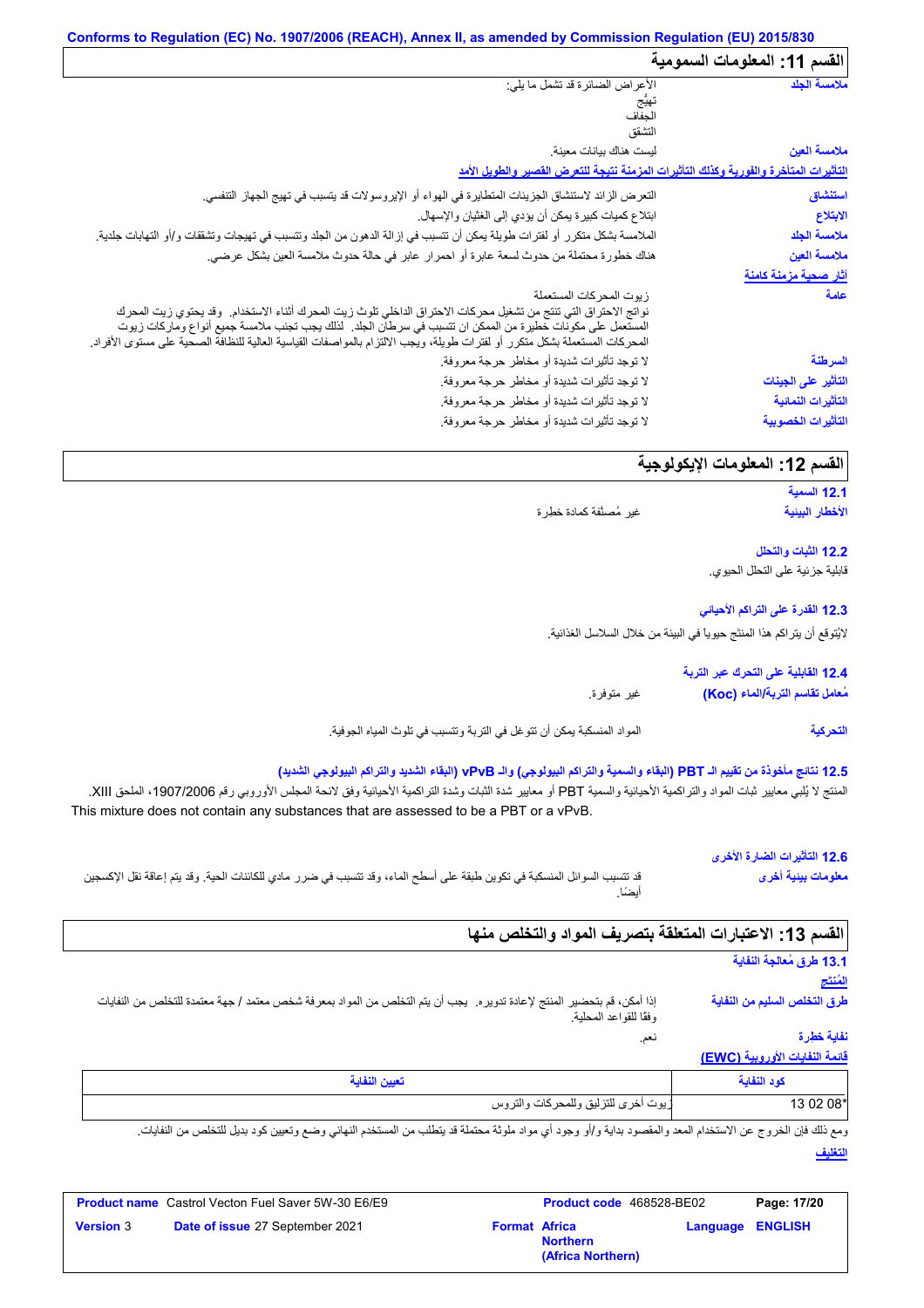# **Conforms to Regulation (EC) No. 1907/2006 (REACH), Annex II, as amended by Commission Regulation (EU) 2015/830** .<br>| القسم **13: الاعتبارات المتعلقة بتصریف المواد والتخلص منها**

| طرق التخلص السليم من النفاية | إذا أمكن، قم بتحضير المنتج لإعادة تدويره. يجب أن يتم التخلص من المواد بمعرفة شخص معتمد / جهة معتمدة للتخلص من النفايات<br>وفقًا للقواعد المحلية.                                                                                 |
|------------------------------|----------------------------------------------------------------------------------------------------------------------------------------------------------------------------------------------------------------------------------|
| الاحتياطات الخاصة            | لابد أن يجري التخلص من هذا المنتج وحاويته بطريقة آمنة.  قد تظل بعض رواسب المنتج عالقة بالحاويات الفارغة أو فمصانها.  تجنب<br>تناثر المادة المنسكبة وجريانها السطحي ووصولها إلى التربة و المجاري المائية والبالوعات ومجاري الصرف. |
| المراجع                      | اللجنة EU/2014/955<br>التوجيه EC/2008/98                                                                                                                                                                                         |

|                                               | <b>ADR/RID</b> | <b>ADN</b>               | <b>IMDG</b> | <b>IATA</b>       |
|-----------------------------------------------|----------------|--------------------------|-------------|-------------------|
| 14.1 رقم الأمم المتحدة                        | اغير مقننة     | غير مقننة.               | غير مقننة.  | غير مقننة.        |
| 14.2 اسم الشحن الصحيح<br>الخاص بالأمم المتحدة |                |                          |             |                   |
| 14.3 فَنَة/فَنات مخاطر<br>النقل               |                |                          |             |                   |
| 14.4 مجموعة التعبنة                           |                | $\overline{\phantom{0}}$ |             |                   |
| 14.5 الأخطار البينية                          | $\,$ $\,$ $\,$ | $\,$ $\,$ $\,$           | لا.         | $\cdot$ $\lambda$ |
| معلومات إضافية                                |                |                          |             |                   |

**14.6 احتیاطات خاصة للمُستخدم**

غیر متوفرة.

غیر متوفرة. **14.7 النقل سائباً بحسب اتفاقیات المنظمة البحریة الدولیة (IMO(**

# القسم 15: المعلومات التنظيمية

| <b>ENGLISH</b><br>Language                                       | <b>Format Africa</b><br><b>Northern</b><br>(Africa Northern)                                                 | Date of issue 27 September 2021                           | <b>Version 3</b> |
|------------------------------------------------------------------|--------------------------------------------------------------------------------------------------------------|-----------------------------------------------------------|------------------|
| Page: 18/20                                                      | Product code 468528-BE02                                                                                     | <b>Product name</b> Castrol Vecton Fuel Saver 5W-30 E6/E9 |                  |
| <u>توجيه سيفيسو</u>                                              |                                                                                                              |                                                           |                  |
| لم تر د بالقائمة.                                                |                                                                                                              |                                                           |                  |
| الموافقة المسبقة عن علم (PIC) (EU/649/2012)                      |                                                                                                              |                                                           |                  |
| لم تر د بالقائمة.                                                |                                                                                                              |                                                           |                  |
| <u>مواد مستنفدة للأوزون (EU/1005/2009)</u>                       |                                                                                                              |                                                           |                  |
| مخزون تايوان من المواد الكيميائية<br>(TCSI)                      | كافة المُكوِّ نات مُدرِ جة بالقائمة أو مُستثناة منها.                                                        |                                                           |                  |
| قائمة الفلبين (PICCS)                                            | كافة المُكوِّ نات مُدر جة بالقائمة أو مُستثناة منها.                                                         |                                                           |                  |
| قائمة كوريا (KECI)                                               | كافة المُكوِّ نات مُدرِجة بالقائمة أو مُستثناة منها.                                                         |                                                           |                  |
| فَائِمة الْيَابَان (ENCS)                                        | كافة المُكوِّ نات مُدر جة بالقائمة أو مُستثناة منها.                                                         |                                                           |                  |
| قائمة الصين (IECSC)                                              | مُكوِّن واحد على الأقل غير مُدرَ ج                                                                           |                                                           |                  |
| قائمة كندا                                                       | كافة المُكوِّ نات مُدرِ جة بالقائمة أو مُستثناة منها.                                                        |                                                           |                  |
| مخزون أستراليا (AICS)                                            | كافة المُكرِّ نات مُدر جة بالقائمة أو مُستثناة منها.                                                         |                                                           |                  |
| قائمة الولايات المتحدة (8b TSCA)                                 | جميع المكونات تحمل الصفة "فعالة" أو الصفة "مستثناة".                                                         |                                                           |                  |
| المتعلق بتسجيل وتقييم وترخيص<br>المواد الكيماوية)                |                                                                                                              |                                                           |                  |
| الوضع وفق REACH (النظام                                          | تقوم الشركة، كما هو موضح في القسم 1، ببيع هذا المنتَج في الاتحاد الأوروبي وفقًا لمتطلبات هيئة REACH الحالية. |                                                           |                  |
| <u>لوائح أخرى</u>                                                |                                                                                                              |                                                           |                  |
| لم يُدرِ ج أيِّ من المكونات.                                     |                                                                                                              |                                                           |                  |
| مواد مُقلقة للغاية                                               |                                                                                                              |                                                           |                  |
| لم يُدر ج أيٌّ من المكونات.                                      |                                                                                                              |                                                           |                  |
| المُلحق الرابع عشر                                               |                                                                                                              |                                                           |                  |
| المُلحق الرابع عشر؛ قائمة المواد الخاضعة للترخيص                 |                                                                                                              |                                                           |                  |
|                                                                  | تنظيم (المجلس الأوروبي) رقم 1907/2006 (تسجيل الكيماويات وتقييمها وترخيصها REACH)                             |                                                           |                  |
| 15.1 تشريع/لوائح السلامة والصحة والبيئة الخاصة بالمادة أو الخليط |                                                                                                              |                                                           |                  |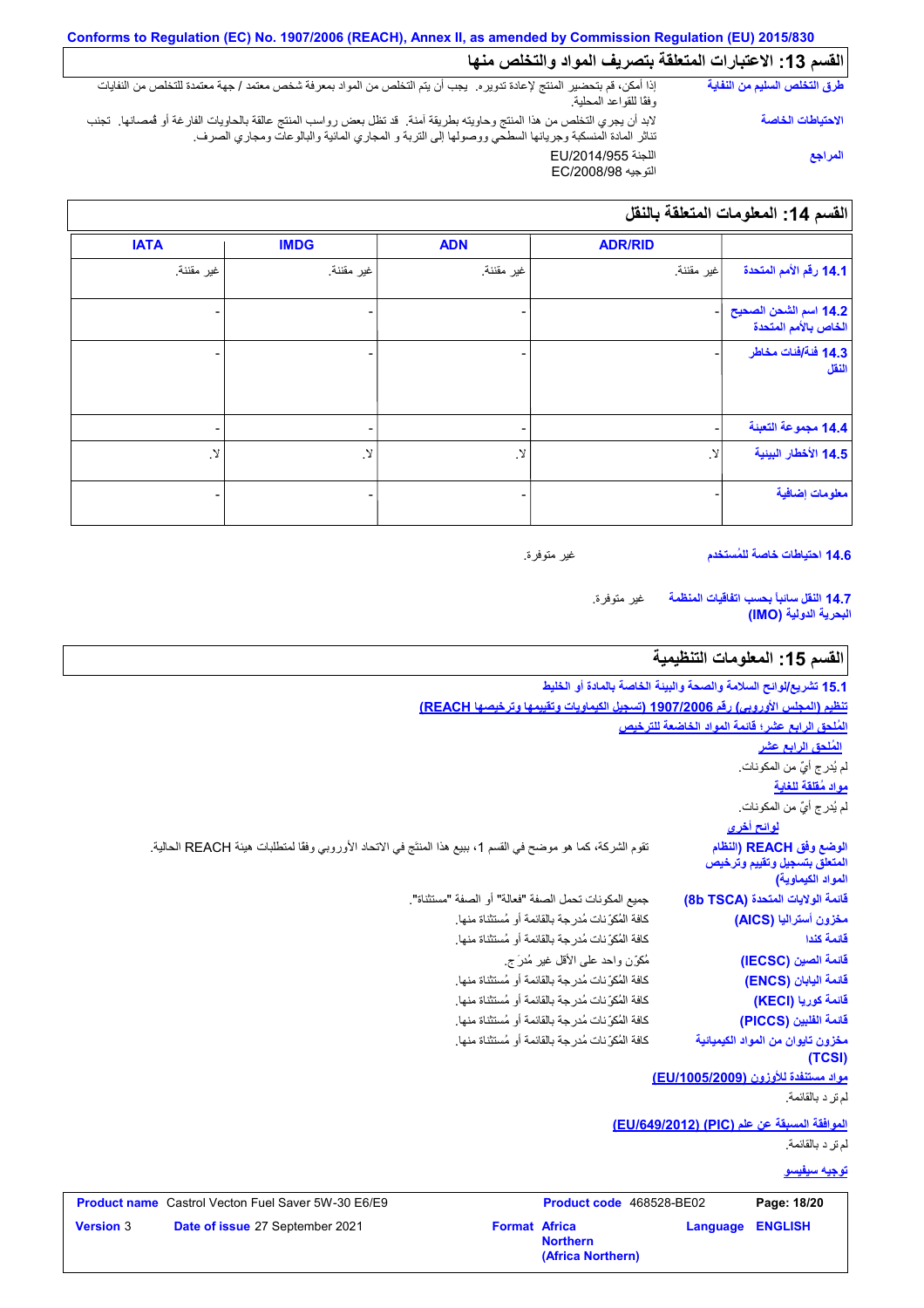ھذا المنتج لا یحكمھ التوجیھ سیفیسو.

**اللوائح الوطنیة فرنسا**

**15.2 تقییم مأمونیة الكیماویات**

تم إجراء تقییم سلامة كیمیائیة لواحدة أو أكثر من مواد ھذا المزیج. لم یتم إجراء تقییم سلامة كیمیائیة لھذا المزیج نفسھ.

|                                                                                                                                               | القسم 16: المعلومات الأخرى |
|-----------------------------------------------------------------------------------------------------------------------------------------------|----------------------------|
| الـ ADN = اللوائح الأوروبية الخاصة بالنقل الدولي للبضائع الخطيرة عبر المجاري المائية الداخلية                                                 | الاختصارات                 |
| الـ ADR = الاتفاقية الأوروبية المتعلقة بنقل البضائع الخطيرة الدولي براً                                                                       |                            |
| ATE = تقدير السمية الحادة                                                                                                                     |                            |
| الـ BCF = مُعامل التركز الحيوي                                                                                                                |                            |
| CAS = خدمة الملخصات الكيميائية                                                                                                                |                            |
| CLP = تنظيم التصنيف والتوسيم والتعبئة [لائحة (EC) رقم 1272/2008]                                                                              |                            |
| الـ CSA = تقييم السلامة الكيماوية<br>الـ CSR = تقرير السلامة الكيماوية                                                                        |                            |
| الـ DMEL = مستوى التأثير الأدنى المُشتَق                                                                                                      |                            |
| الـ DNEL = مستوى عدم التأثير المُشتق                                                                                                          |                            |
| EINECS = القائمة الأوروبية للمواد الكيميائية المتوفرة تجاريا                                                                                  |                            |
| ES = سينار يو التعرض                                                                                                                          |                            |
| بيان EUH = بيان الأخطار الخاصة بتنظيم التصنيف والتوسيم والتعبئة                                                                               |                            |
| EWC = فهرس النفاية الأوروبية                                                                                                                  |                            |
| GHS = النظام المتوافق عالمياً لتصنيف وتوسيم المواد الكيميائية                                                                                 |                            |
| الـ IATA = رابطة النقل الجوي الدولي                                                                                                           |                            |
| الـ IBC  = حاوية سوائب وسيطة                                                                                                                  |                            |
| الـ IMDG! = البحرية الدولية للبضائع الخطِرة                                                                                                   |                            |
| LogPow = لوغاريتم معامل تجزئة الأوكتانول/الماء                                                                                                |                            |
| اك MARPOL = المُعاهدة الدولية لمنع التلوث الناجم عن السفن، 1973 المُعدَّلة بموجب بروتوكول 1978. ("ماربول" = التلوث                            |                            |
| البحر ي)<br>OECD = منظمة التعاون الأقتصادي والتنمية                                                                                           |                            |
| PBT = باقية وسامة ومتراكمة بيولوجيا                                                                                                           |                            |
| الـ PNEC = تركُّز عدم التأثير المُتوقَّع                                                                                                      |                            |
| REACH = التنظيم المتعلق بتسجيل وتقييم وترخيص المواد الكيماوية [نظام (المفوضية الأوروبية) رقم 1907/2006]                                       |                            |
| RID = التنظيمات الدولية لحمل البضائع الخطرة عبر السكك الحديدية                                                                                |                            |
| RRN = رقم التسجيل في التنظيم المتعلِّق بتسجيل وتقييم وترخيص المواد الكيماوية (REACH)                                                          |                            |
| SADT = درجة حرارة التحلل المتسار ع ذاتيًا                                                                                                     |                            |
| SVHC = مواد مثيرة لقلق شديد                                                                                                                   |                            |
| STOT-RE = السمية الموجهة إلى عضو مستهدف- عند تكرار التعرض                                                                                     |                            |
| STOT-SE = السمية الموجهة إلى عضو مستهدف - عند التعرض لمرة واحدة                                                                               |                            |
| TWA = المتوسط الزمني المرجح                                                                                                                   |                            |
| UN = الأمم المتحدة                                                                                                                            |                            |
| UVCB = مادة هيئرُ وكَرْ بُونية مركبة                                                                                                          |                            |
| الـ VOC = مُركب عضوى مُتطاير<br>vPvB = شديد البقاء وشديد التراكم البيولوجي                                                                    |                            |
| متنوع = قد يحتوي على واحد أو أكثر من المكونات التالية 4-88-64741 / G4741-89-6, 01-2119488706 / 64741 /                                        |                            |
| /64741-96-4 01-2119487081-40 RRN / 64741-95-3 01-2119487067-30 RRN                                                                            |                            |
| .01-2119483621-38 RRN / 64742-01-4 .01-2119483621-38 RRN / 64742-01-4 .01                                                                     |                            |
| / 64742-45-6 ,01-2119985177-24 RRN (64742-52-5 ,64742-45-6 ,01-2119985177-24 RRN                                                              |                            |
| / 64742-55-8, 01-2119484627-25 RRN / 64742-54-7, 01-2119480375-34 RRN                                                                         |                            |
| / 64742-57-0 ,01-2119480132-48 RRN / 64742-56-9 ,01-2119487077-29 RRN                                                                         |                            |
| ,64742-63-8,2119489287-22 RRN (64742-62-7),64742-58-1,01-2119489287-22 RRN                                                                    |                            |
| / 72623-85-9.01-2119487080-42 RRN / 64742-70-7 .01-2119471299-27 RRN / 64742-65-0                                                             |                            |
| / 72623-87-1, 01-2119474878-16 RRN / 72623-86-0, 01-2119555262-43 RRN                                                                         |                            |
| 01-2119474889-13 RRN                                                                                                                          |                            |
| الإجراء المُستخدم لاشتقاق التصنيف بحسب تنظيم (المفوضية الأوروبية) رقم 1272/2008 [النظام المتوائم عالمياً (GHS) التصنيف والوسم والتعبنة (CLP)] |                            |

| التبرير                                                   | التصنيف                                                      |                                                                                                          |
|-----------------------------------------------------------|--------------------------------------------------------------|----------------------------------------------------------------------------------------------------------|
|                                                           |                                                              | غير مُصنَّفة.                                                                                            |
| H304                                                      | قد يكون مميتاً إذا ابتلع ودخل المسالك الهوائية.              | نص بيانات الأخطار المُختصرة كاملاً                                                                       |
| Asp. Tox. 1                                               | خطر السمبة بالشفط - الفئة 1                                  | نص التصنيفات كاملأ [التصنيف والوسم<br>والتعبنة (CLP)/ النظام المتوائم<br>عالمياً (GHS)]<br><u>السيرة</u> |
|                                                           | 27/09/2021.                                                  | تاريخ الإصدار / تاريخ المراجعة                                                                           |
| <b>Product name</b> Castrol Vecton Fuel Saver 5W-30 E6/E9 | Product code 468528-BE02                                     | Page: 19/20                                                                                              |
| Date of issue 27 September 2021<br><b>Version 3</b>       | <b>Format Africa</b><br><b>Northern</b><br>(Africa Northern) | <b>ENGLISH</b><br><b>Language</b>                                                                        |